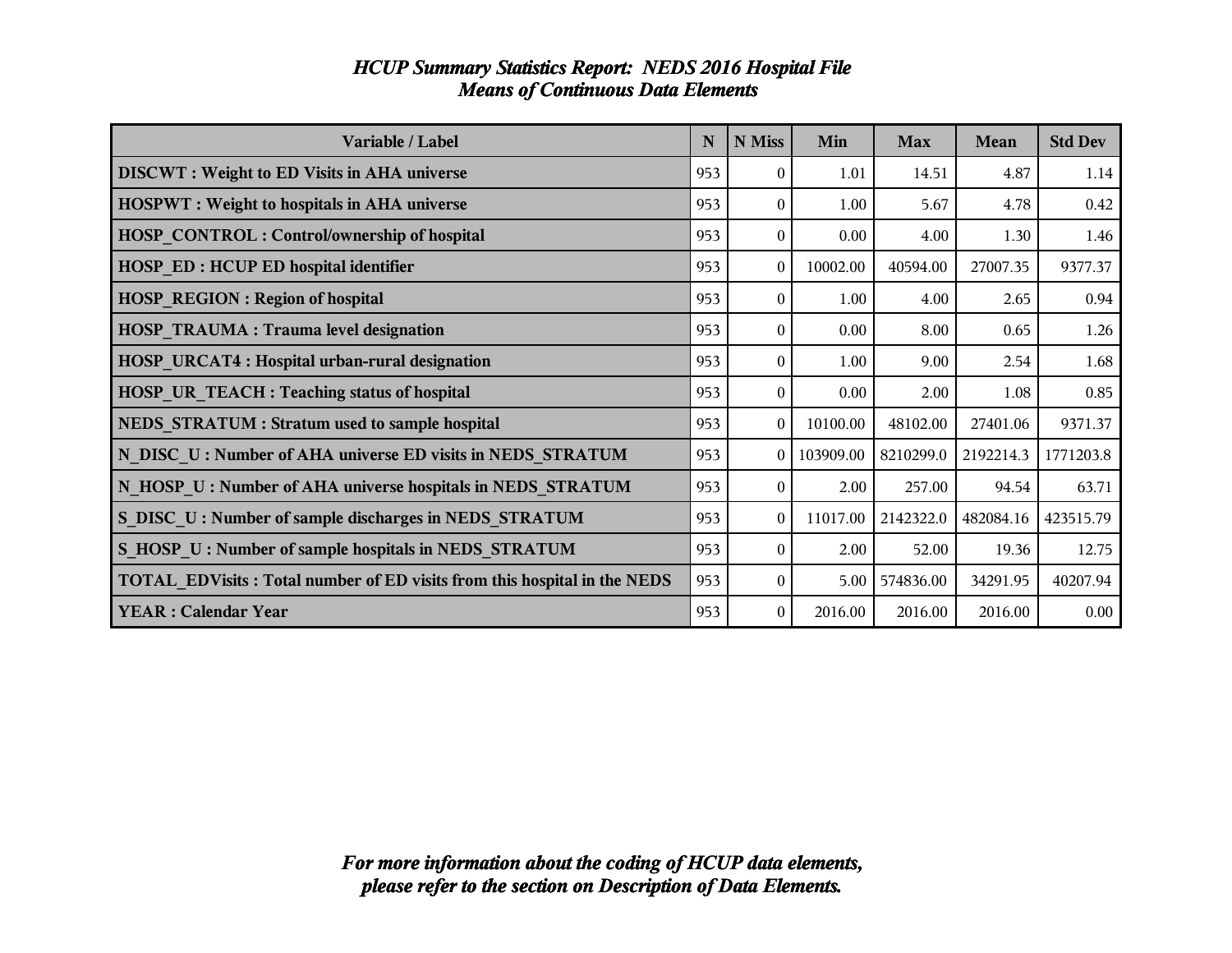# *HCUP Summary Statistics Report: NEDS 2016 Hospital File Frequency Distribution for DISCWT*

|           | <b>DISCWT</b>   Frequency | Percent  |
|-----------|---------------------------|----------|
| Non-blank | 953.                      | $100.00$ |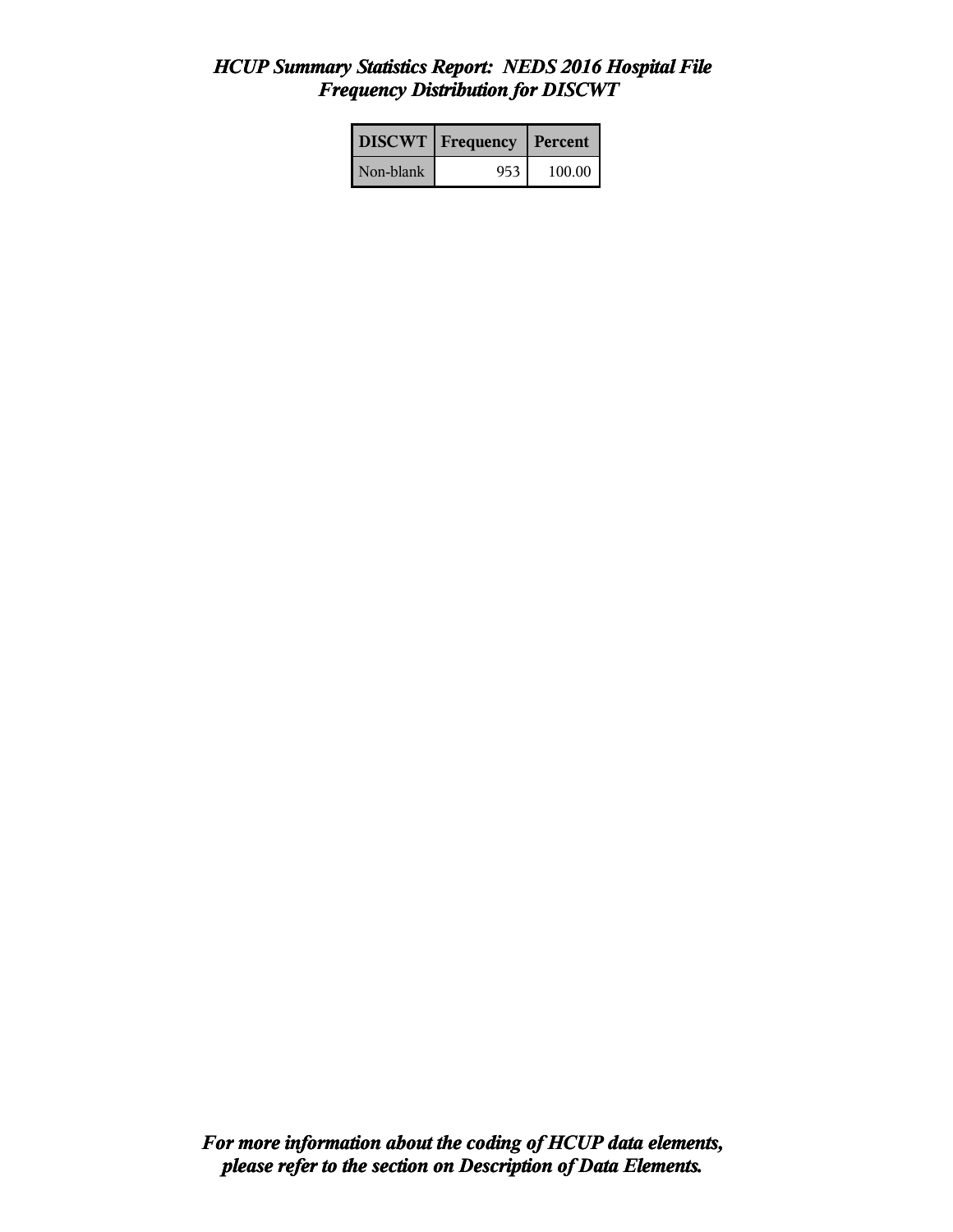# *HCUP Summary Statistics Report: NEDS 2016 Hospital File Frequency Distribution for HOSPWT*

| <b>HOSPWT</b>   Frequency |     | Percent  |
|---------------------------|-----|----------|
| Non-blank                 | 953 | 100.00 l |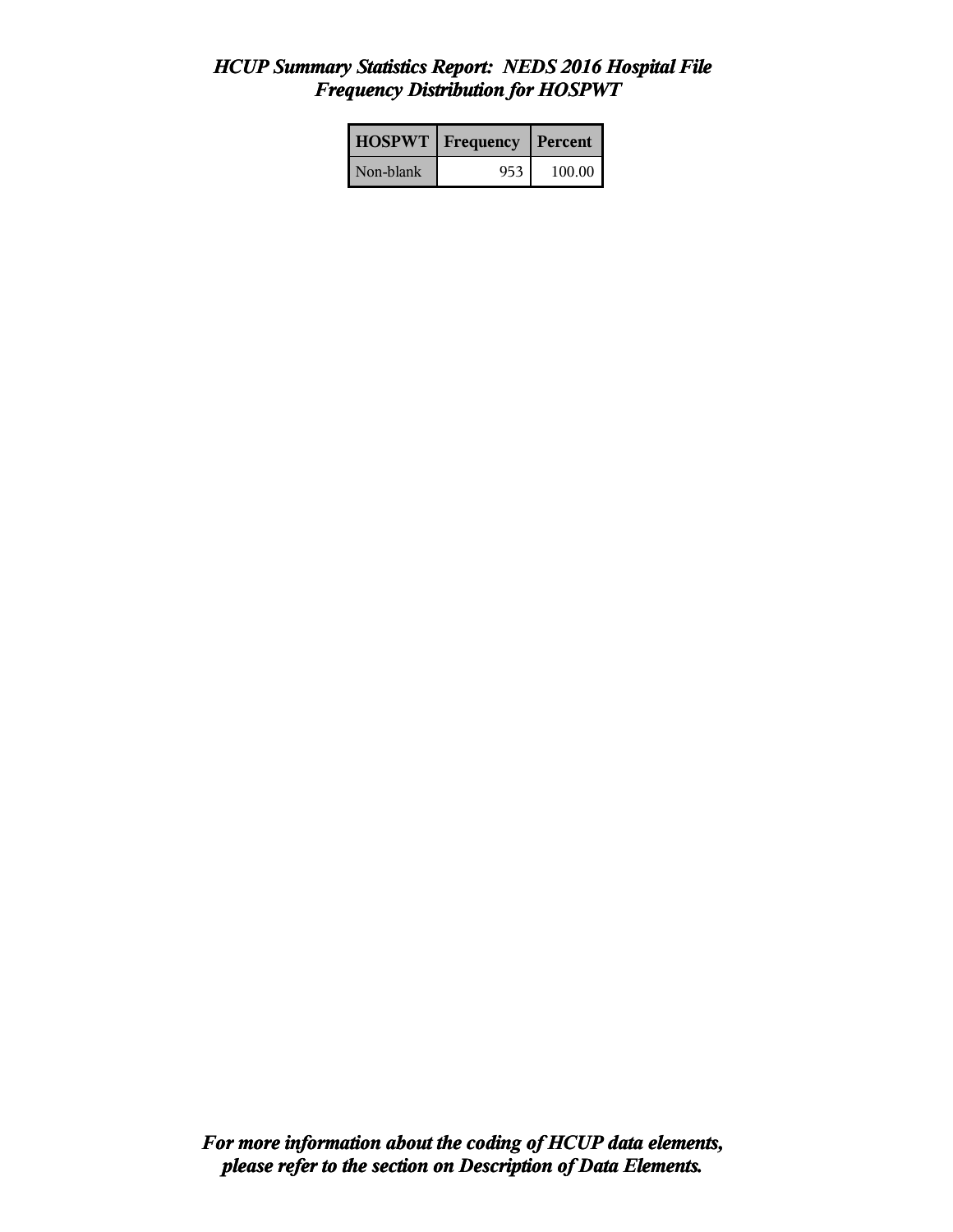# *HCUP Summary Statistics Report: NEDS 2016 Hospital File Frequency Distribution for HOSP\_CONTROL*

| <b>HOSP CONTROL</b>                           | Frequency | <b>Percent</b> |
|-----------------------------------------------|-----------|----------------|
| 0: Government or private (collapsed category) | 437       | 45.86          |
| 1: Government, non-federal (public)           | 150       | 15.74          |
| 2: Private, not-for-profit (voluntary)        | 138       | 14.48          |
| 3: Private, investor-owned (proprietary)      | 100       | 10.49          |
| 4: Private (collapsed category)               | 128       |                |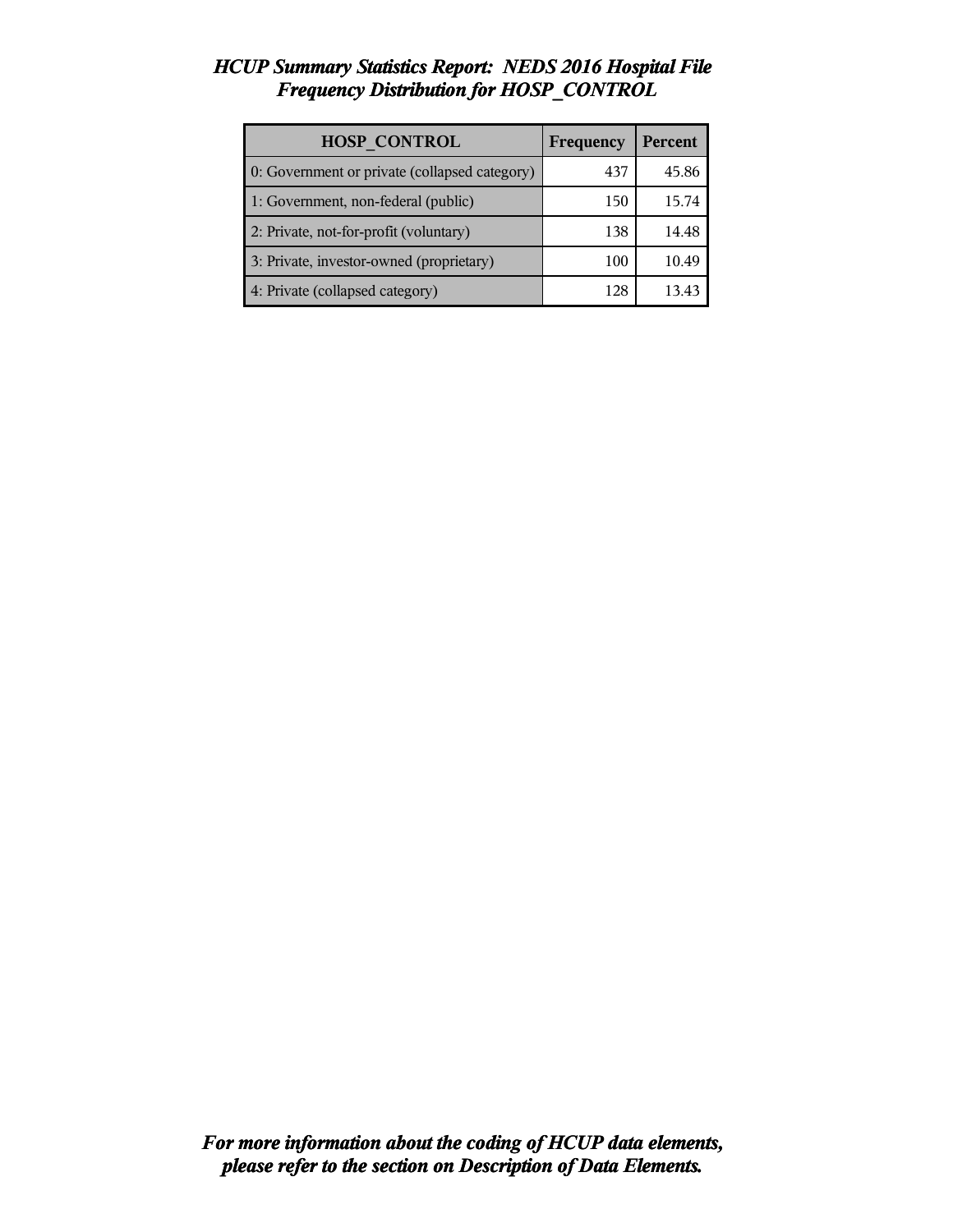## *HCUP Summary Statistics Report: NEDS 2016 Hospital File Frequency Distribution for HOSP\_ED*

| <b>HOSP ED</b> | Frequency | Percent |
|----------------|-----------|---------|
| Non-blank      | 953       | 100.00  |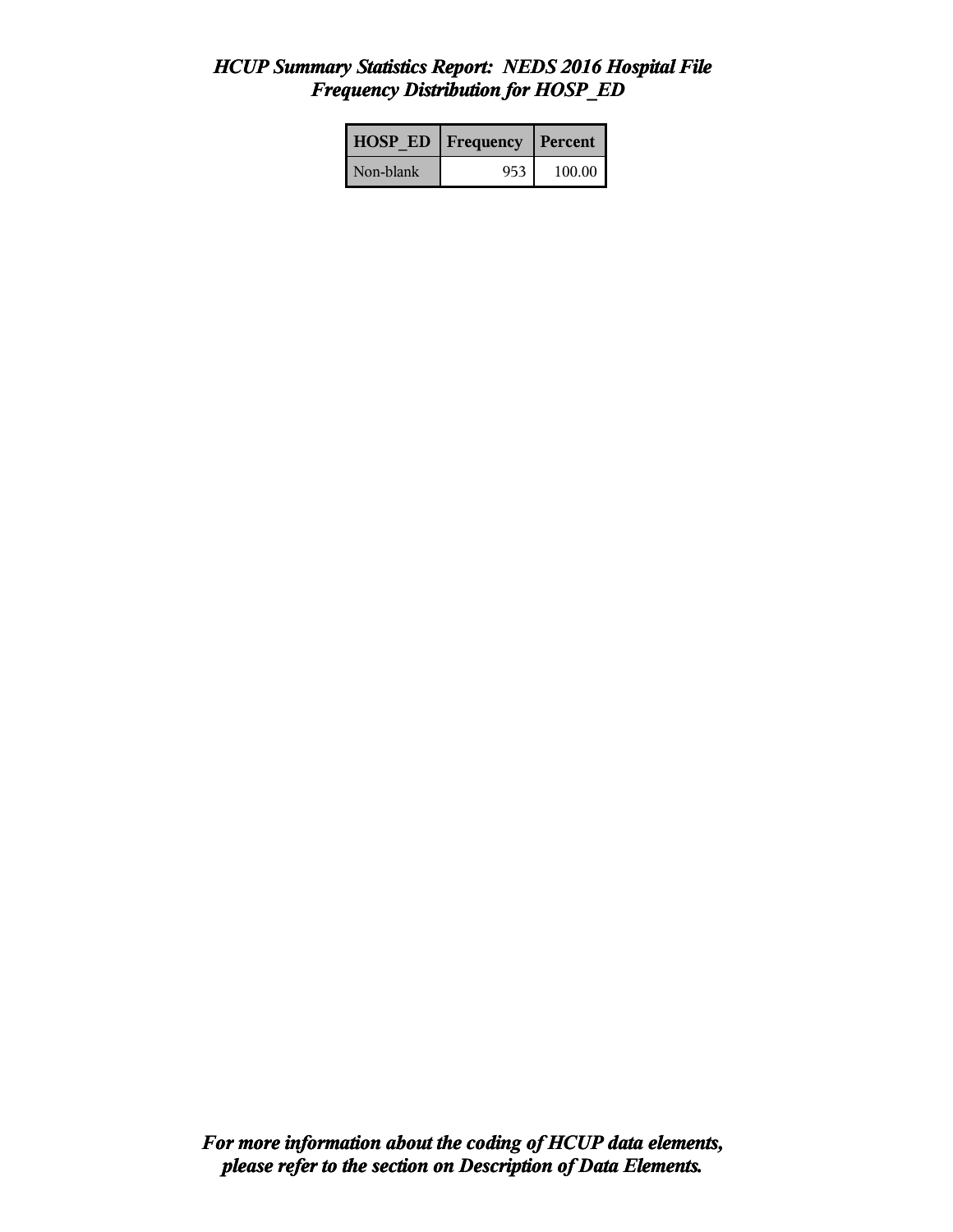| <b>HOSP REGION</b> | Frequency | Percent |
|--------------------|-----------|---------|
| 1: Northeast       | 120       | 12.59   |
| 2: Midwest         | 283       | 29.70   |
| 3: South           | 362       | 37.99   |
| 4: West            | 188       | 19.73   |

# *HCUP Summary Statistics Report: NEDS 2016 Hospital File Frequency Distribution for HOSP\_REGION*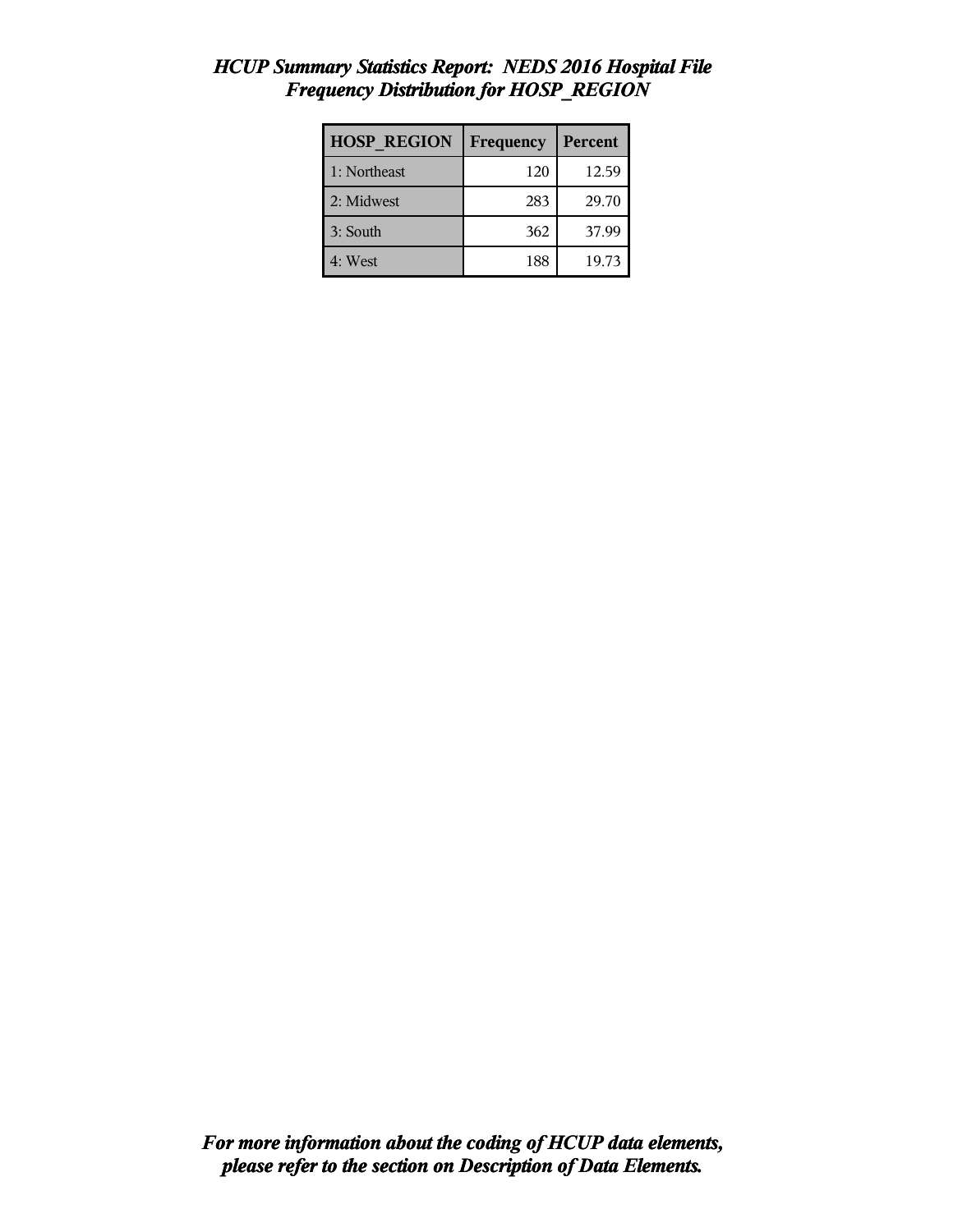# *HCUP Summary Statistics Report: NEDS 2016 Hospital File Frequency Distribution for HOSP\_TRAUMA*

| <b>HOSP TRAUMA</b>                                          | Frequency | <b>Percent</b> |
|-------------------------------------------------------------|-----------|----------------|
| 0: Non-trauma center                                        | 701       | 73.56          |
| 1: Trauma center level 1                                    | 54        | 5.67           |
| 2: Trauma center level 2                                    | 73        | 7.66           |
| 3: Trauma center level 3                                    | 104       | 10.91          |
| 4: Trauma center level 3 or Non-Trauma (collapsed category) | 15        | 1.57           |
| 8: Trauma center level 1 or 2 (collapsed category)          | $\leq$ 10 | $* * *$        |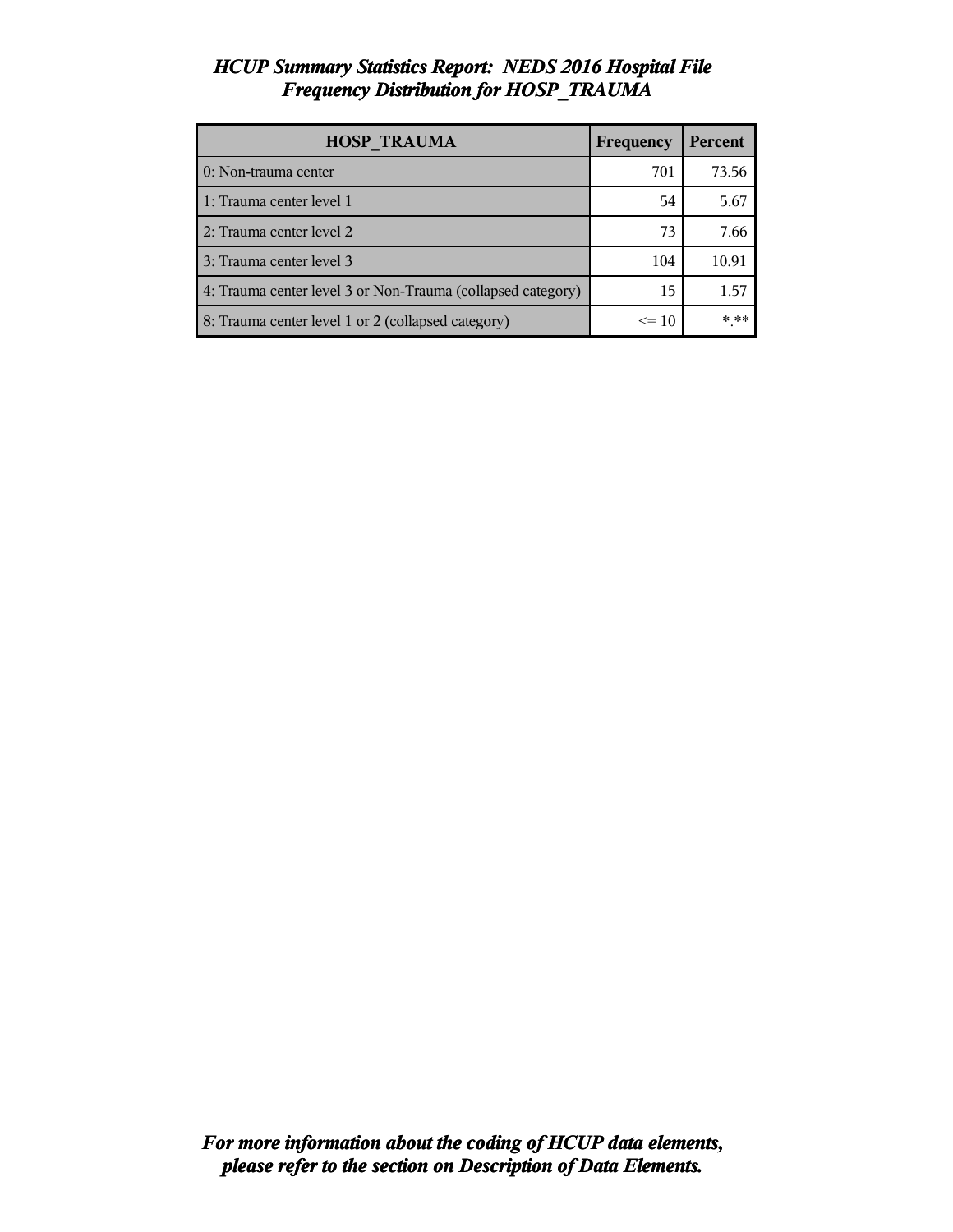# *HCUP Summary Statistics Report: NEDS 2016 Hospital File Frequency Distribution for HOSP\_URCAT4*

| <b>HOSP URCAT4</b>                                             | Frequency | Percent |
|----------------------------------------------------------------|-----------|---------|
| 1: Large metropolitan areas with at least 1 million residents  | 307       | 32.21   |
| 2: Small metropolitan areas with less than 1 million residents | 255       | 26.76   |
| 3: Micropolitan areas                                          | 134       | 14.06   |
| 4: Not metropolitan or micropolitan                            | 221       | 23.19   |
| 8: Metropolitan areas (1 or 2)                                 | $\leq$ 10 | $***$   |
| 9: Non metropolitan areas (3 or 4)                             | 26        | 2.73    |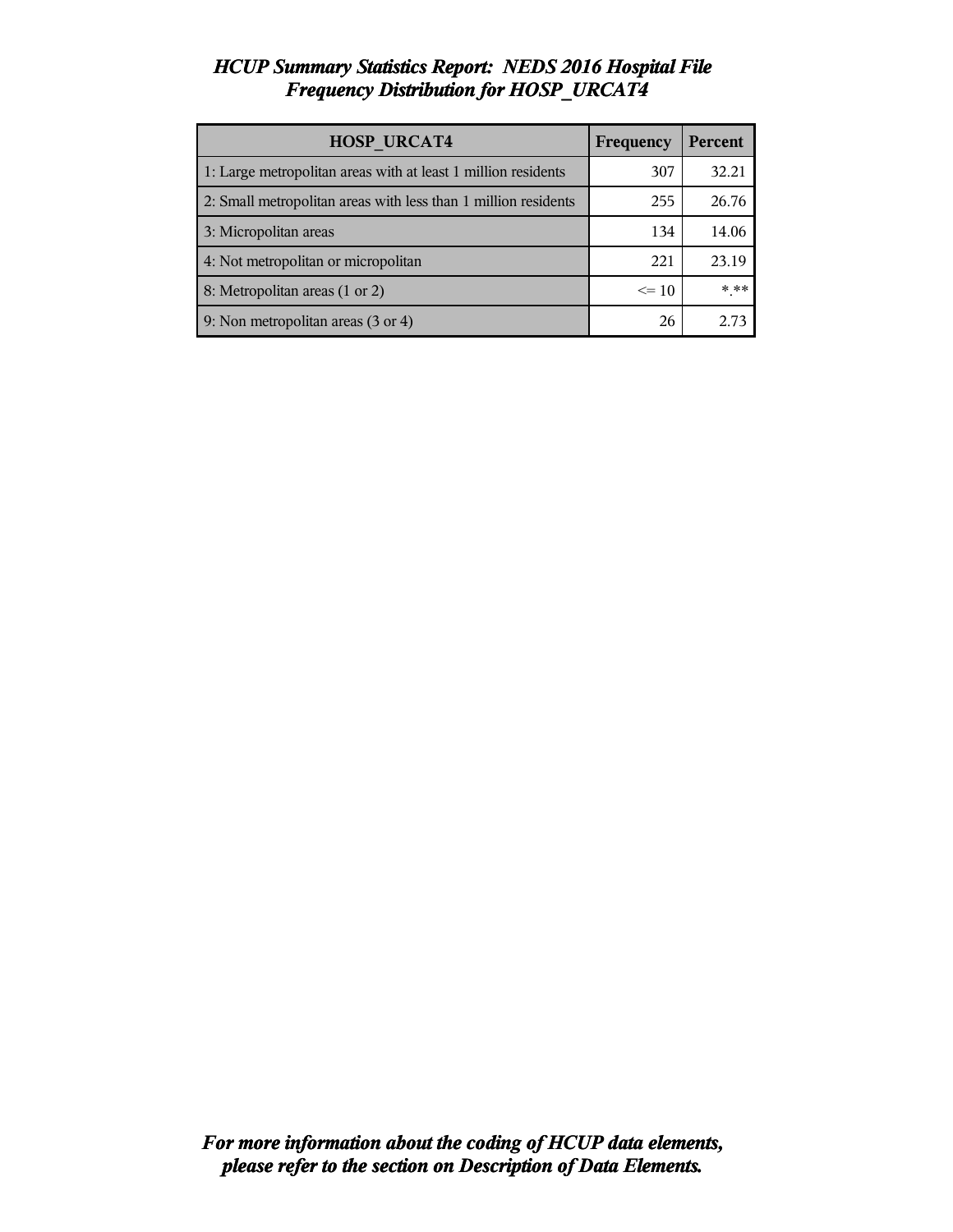# *HCUP Summary Statistics Report: NEDS 2016 Hospital File Frequency Distribution for HOSP\_UR\_TEACH*

| <b>HOSP UR TEACH</b>        | Frequency | Percent |
|-----------------------------|-----------|---------|
| 0: Metropolitan nonteaching | 307       | 32.21   |
| 1: Metropolitan teaching    | 265       | 27.81   |
| 2: Non-metropolitan         | 381       | 39.98   |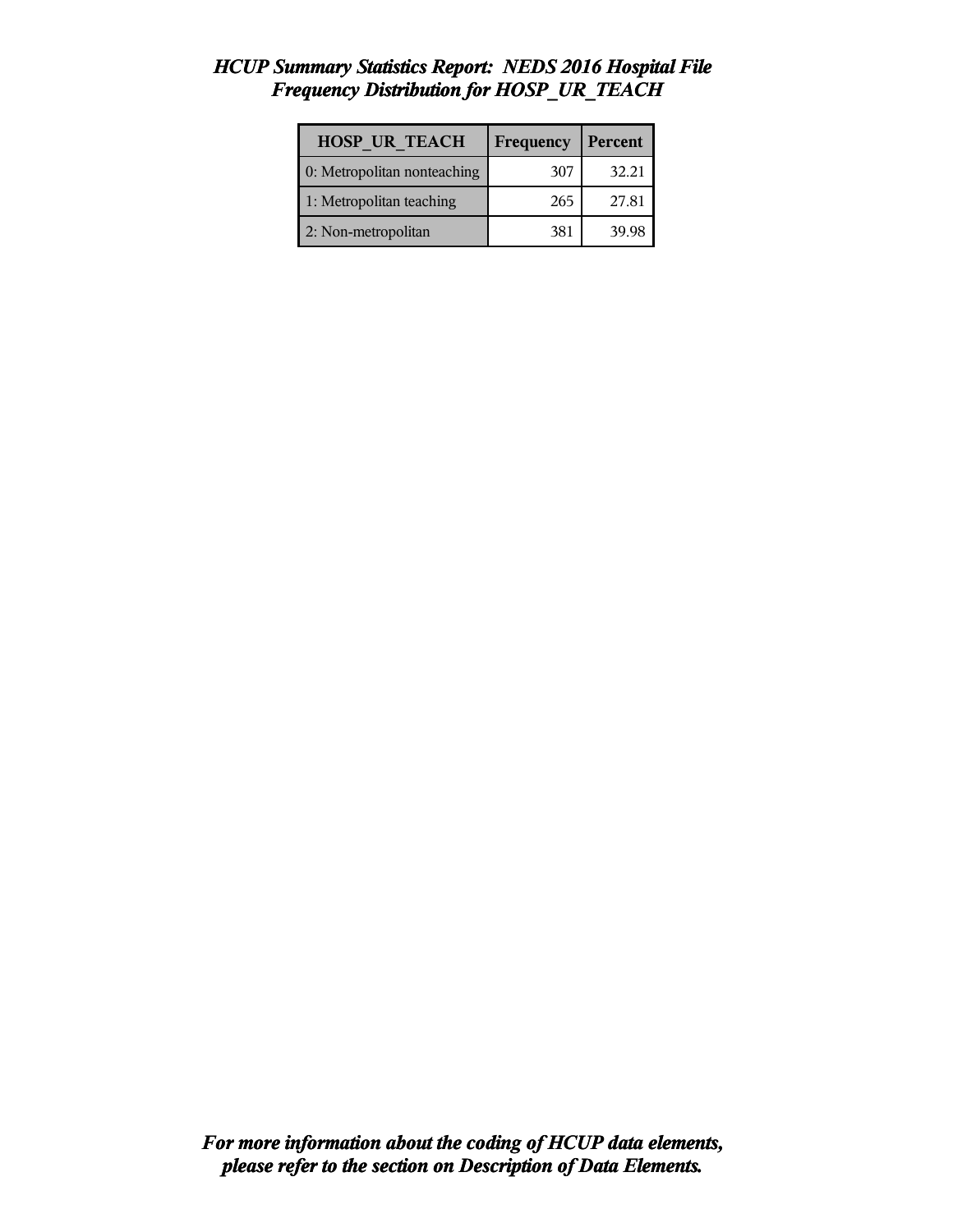# *HCUP Summary Statistics Report: NEDS 2016 Hospital File Frequency Distribution for N\_DISC\_U*

| N DISC U   Frequency |     | Percent |
|----------------------|-----|---------|
| Non-blank            | 953 | 100.00  |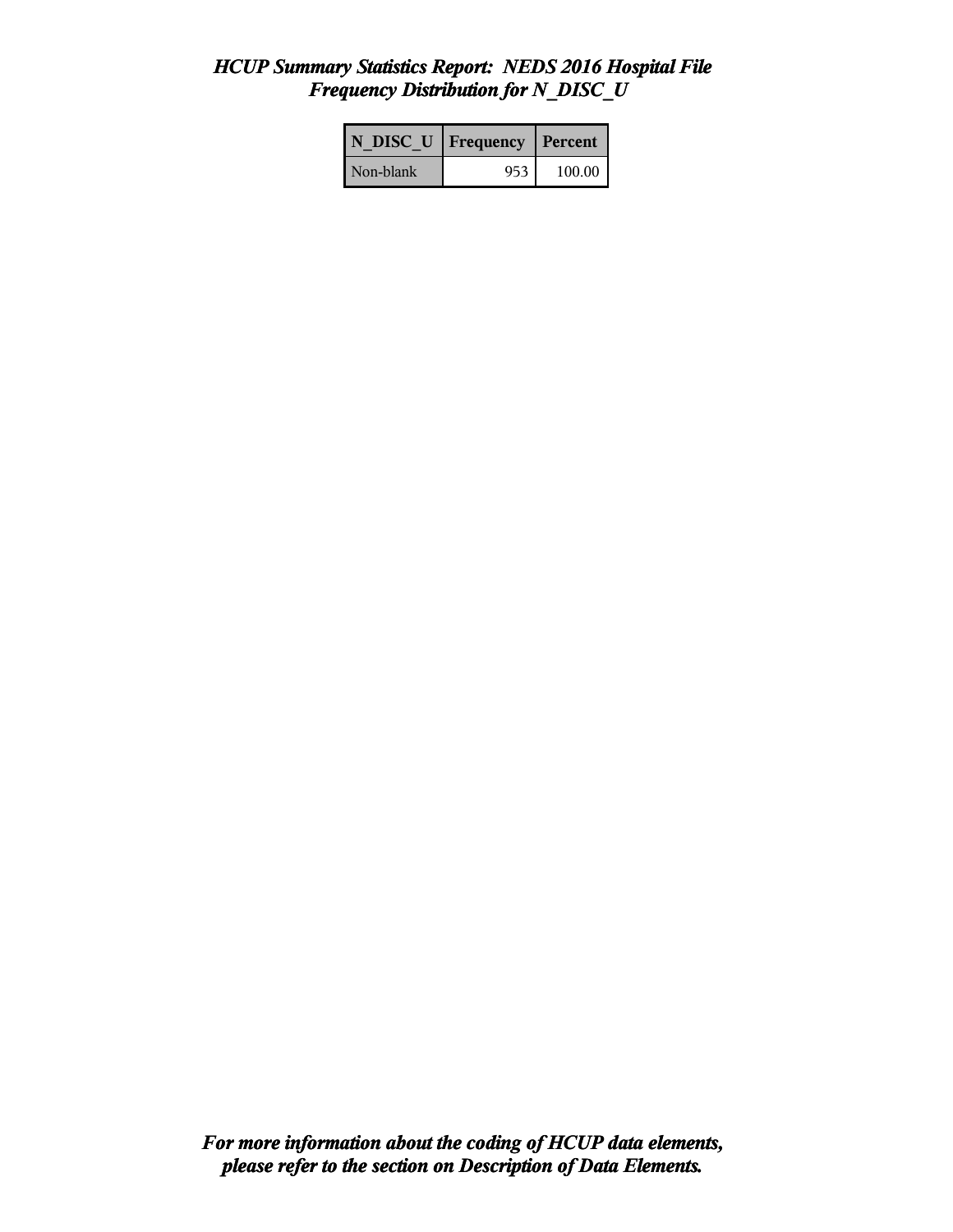# *HCUP Summary Statistics Report: NEDS 2016 Hospital File Frequency Distribution for N\_HOSP\_U*

| N HOSP U Frequency |     | Percent |
|--------------------|-----|---------|
| Non-blank          | 953 | 100.00  |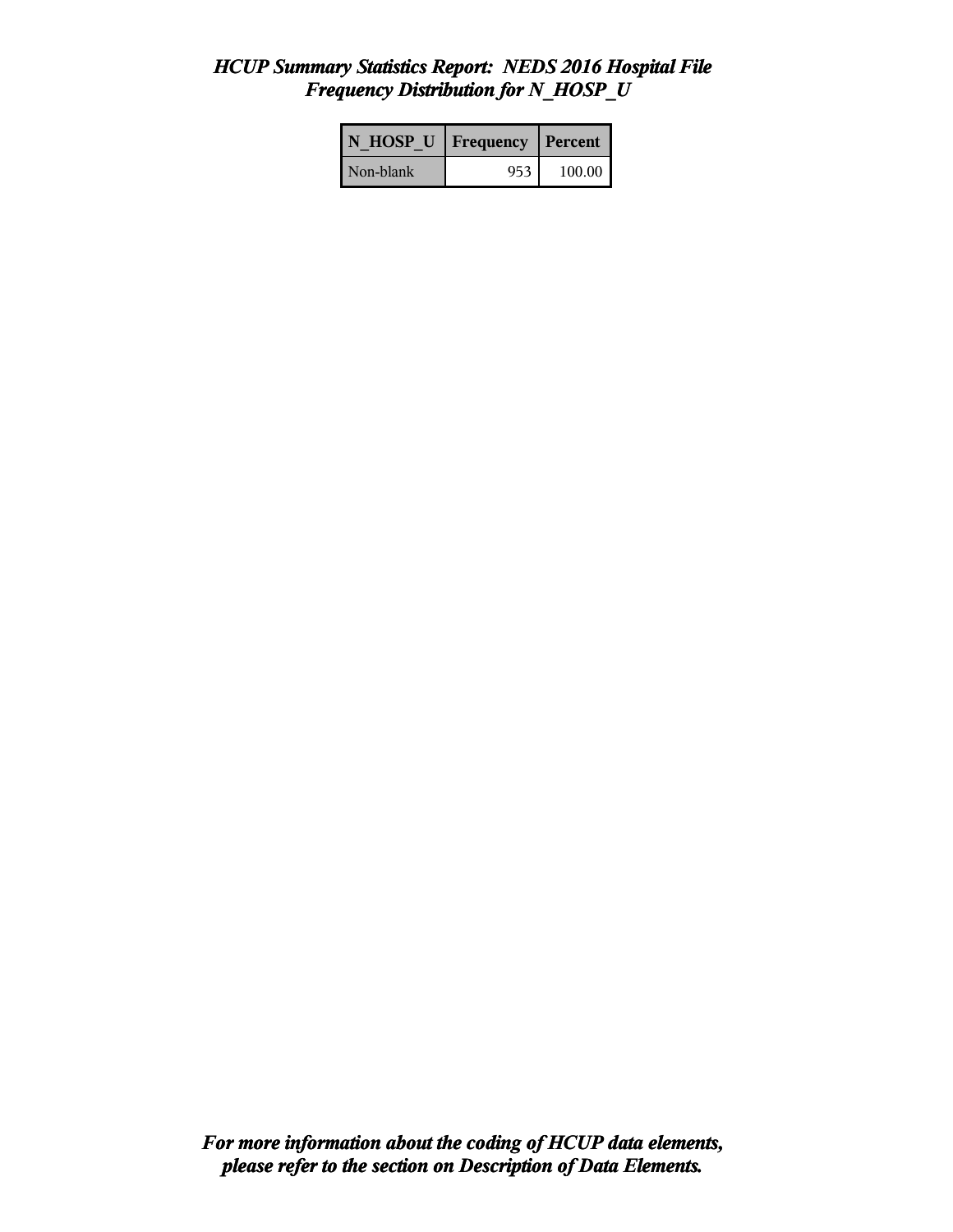# *HCUP Summary Statistics Report: NEDS 2016 Hospital File Frequency Distribution for S\_DISC\_U*

| <b>S DISC U</b> Frequency |      | Percent |
|---------------------------|------|---------|
| Non-blank                 | 953. | 100.00  |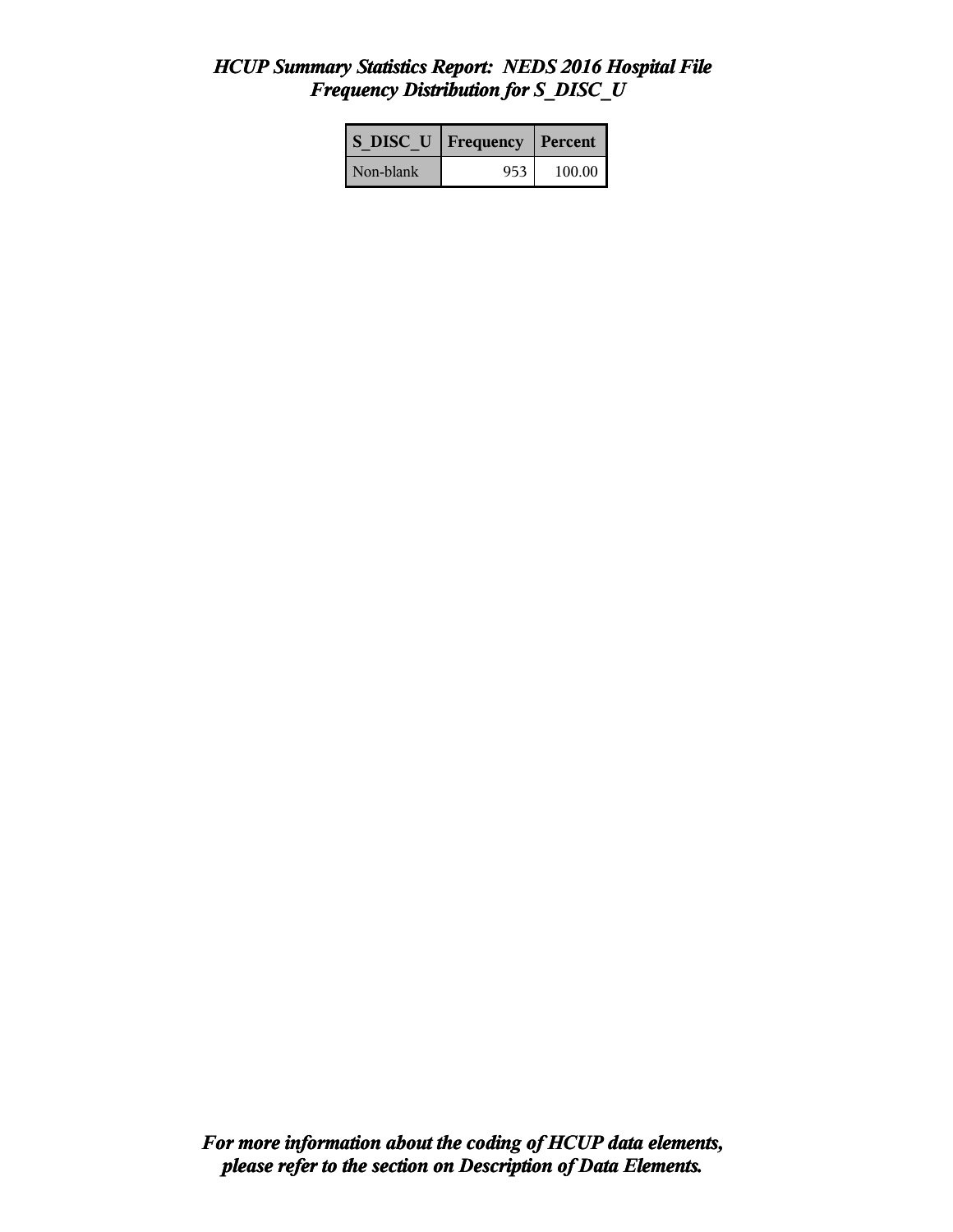# *HCUP Summary Statistics Report: NEDS 2016 Hospital File Frequency Distribution for S\_HOSP\_U*

| IS HOSP U | Frequency | <b>Percent</b> |
|-----------|-----------|----------------|
| Non-blank | 953       | 100.00         |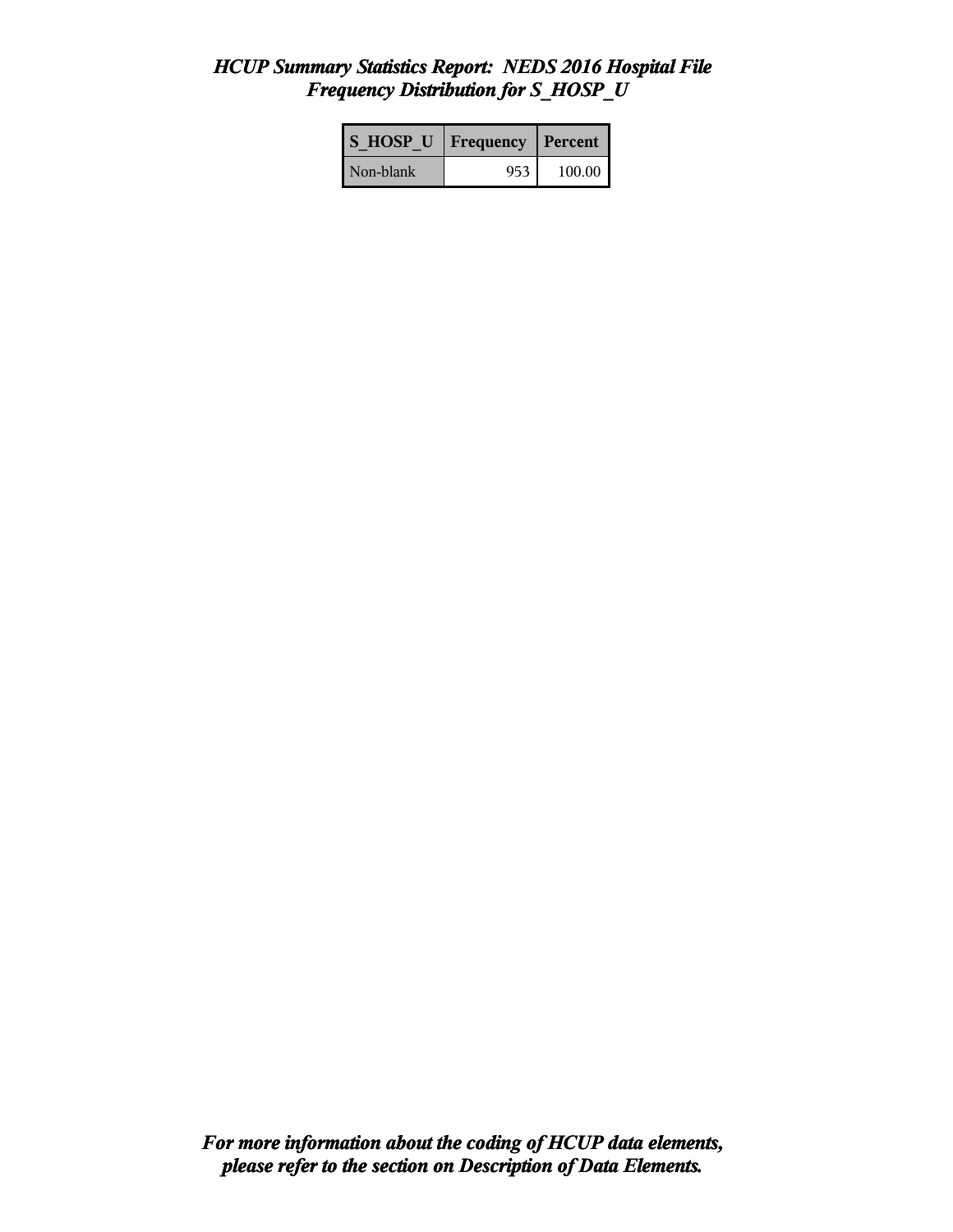## *HCUP Summary Statistics Report: NEDS 2016 Hospital File Frequency Distribution for TOTAL\_EDVISITS*

| <b>TOTAL EDVisits Frequency Percent</b> |     |        |
|-----------------------------------------|-----|--------|
| Non-blank                               | 953 | 100.00 |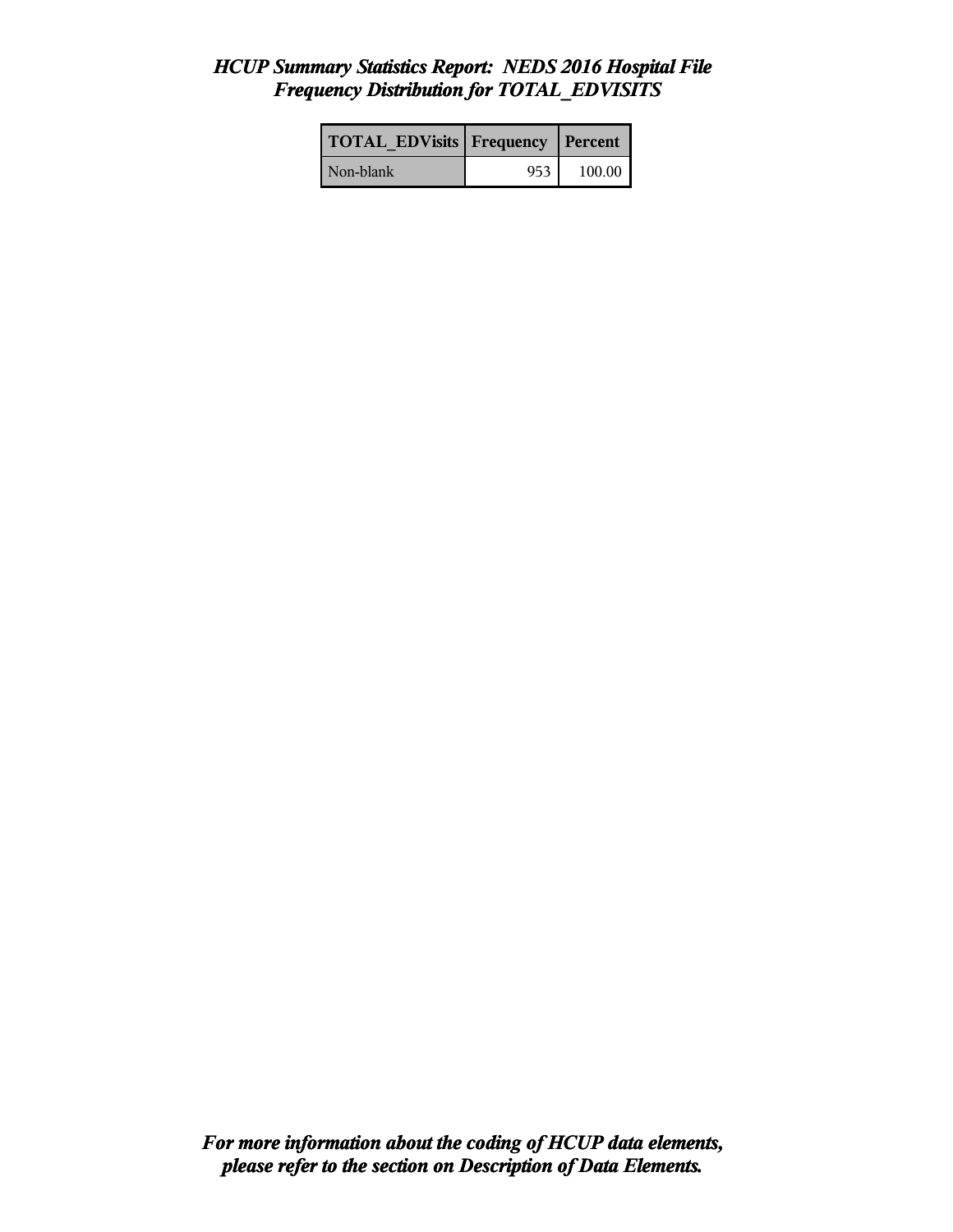# *HCUP Summary Statistics Report: NEDS 2016 Hospital File Frequency Distribution for YEAR*

|      | <b>YEAR</b> Frequency | Percent |  |
|------|-----------------------|---------|--|
| 2016 | 953                   | 100.00  |  |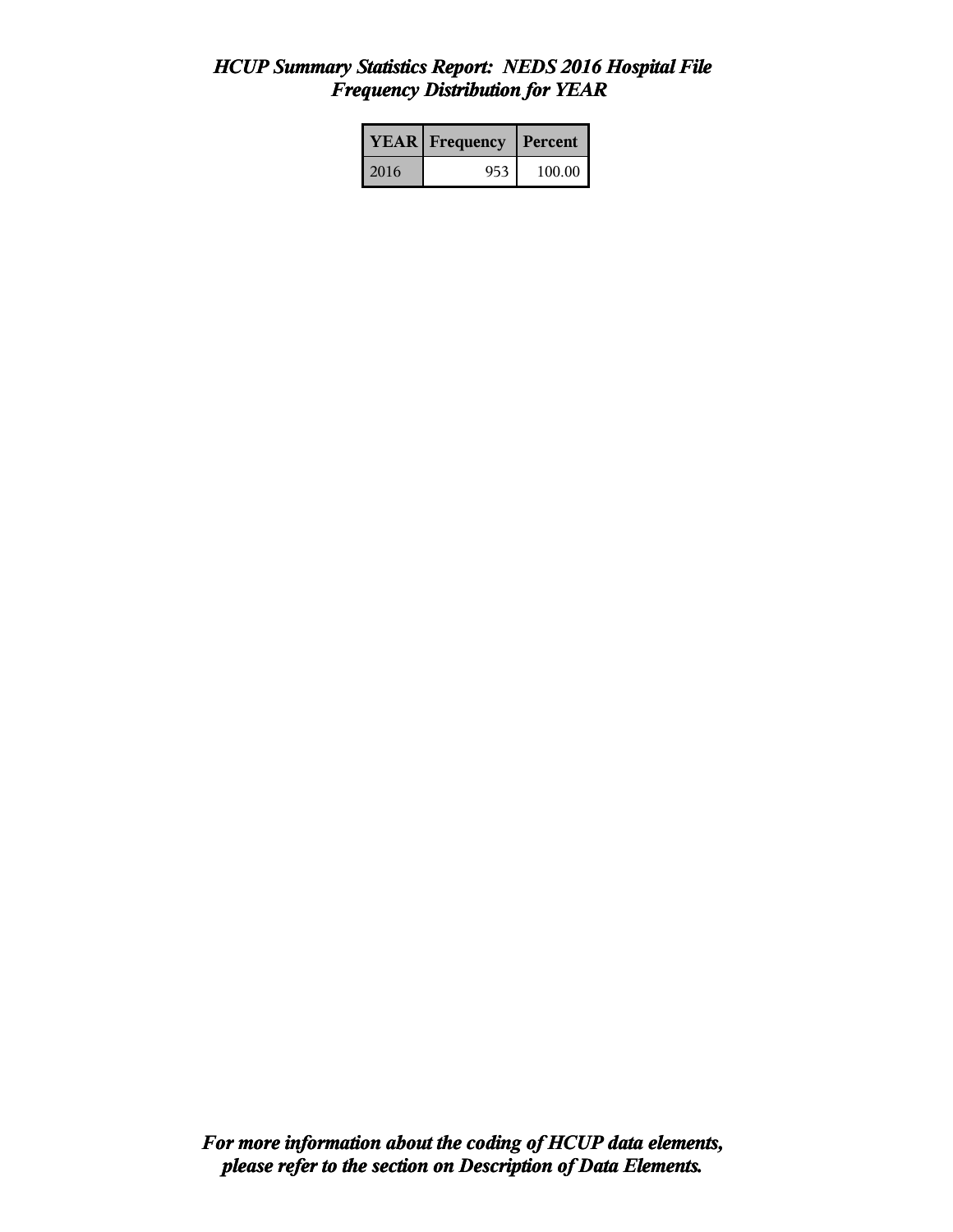| <b>Moments</b>         |            |                         |            |
|------------------------|------------|-------------------------|------------|
| N                      | 953        | <b>Sum Weights</b>      |            |
| Mean                   | 4.86827866 | <b>Sum Observations</b> | 4639.46956 |
| <b>Std Deviation</b>   | 1.14290698 | Variance                | 1.30623636 |
| <b>Skewness</b>        | 1.93693678 | <b>Kurtosis</b>         | 15.4251816 |
| <b>Uncorrected SS</b>  | 23829.7677 | <b>Corrected SS</b>     | 1243.53701 |
| <b>Coeff Variation</b> | 23.4766138 | <b>Std Error Mean</b>   | 0.03702239 |

## *Variable: DISCWT (Weight to ED Visits in AHA universe)*

| <b>Basic Statistical Measures</b> |          |                            |          |
|-----------------------------------|----------|----------------------------|----------|
| Location                          |          | <b>Variability</b>         |          |
| Mean                              | 4.868279 | <b>Std Deviation</b>       | 1.14291  |
| <b>Median</b>                     | 4.786821 | <b>Variance</b>            | 1.30624  |
| Mode                              | 6.255895 | Range                      | 13.49650 |
|                                   |          | <b>Interquartile Range</b> | 1.48632  |

| Tests for Location: Mu0=0 |                       |                  |                     |         |  |
|---------------------------|-----------------------|------------------|---------------------|---------|--|
| Test                      |                       | <b>Statistic</b> | p Value             |         |  |
| Student's t               | 131.4955   $Pr >  t $ |                  |                     | < 0.001 |  |
| <b>Sign</b>               | M                     |                  | 476.5 $ Pr \ge  M $ | < 0001  |  |
| <b>Signed Rank</b>        | S                     | 227290.5         | $ Pr \ge  S $       | < 0001  |  |

| <b>Quantiles (Definition 5)</b> |          |  |
|---------------------------------|----------|--|
| Level                           | Quantile |  |
| 100% Max                        | 14.50658 |  |
| 99%<br>6.81158                  |          |  |
| 95%                             | 6.35179  |  |
| 90%                             | 6.25589  |  |
| 75% Q3<br>5.51531               |          |  |
| 50% Median<br>4.78682           |          |  |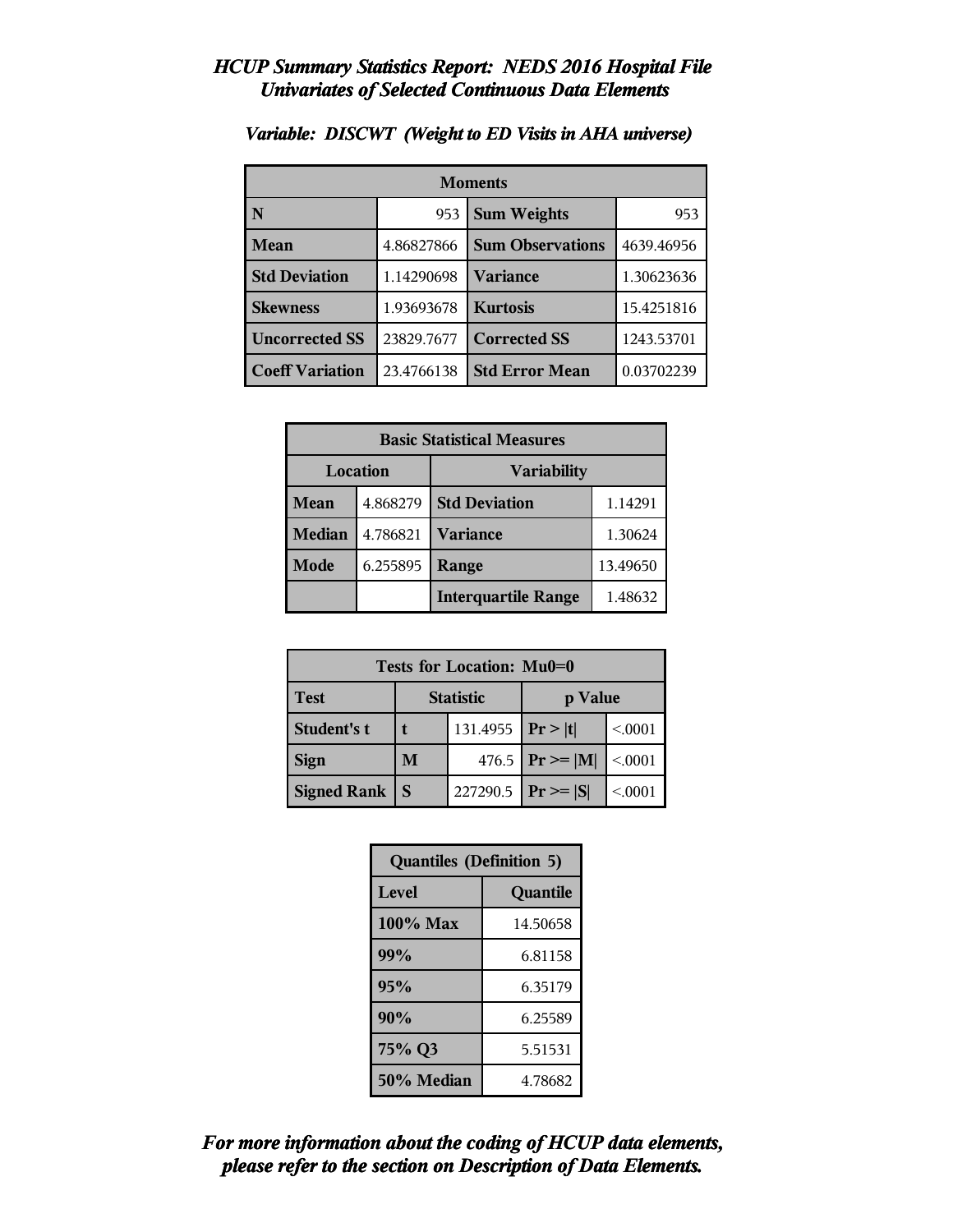| <b>Quantiles (Definition 5)</b> |          |  |
|---------------------------------|----------|--|
| <b>Level</b>                    | Quantile |  |
| 25% Q1                          | 4.02898  |  |
| 10%                             | 3.75659  |  |
| 5%                              | 3.28794  |  |
| $1\%$<br>2.68073                |          |  |
| $0\%$ Min<br>1.01008            |          |  |

*Variable: DISCWT (Weight to ED Visits in AHA universe)*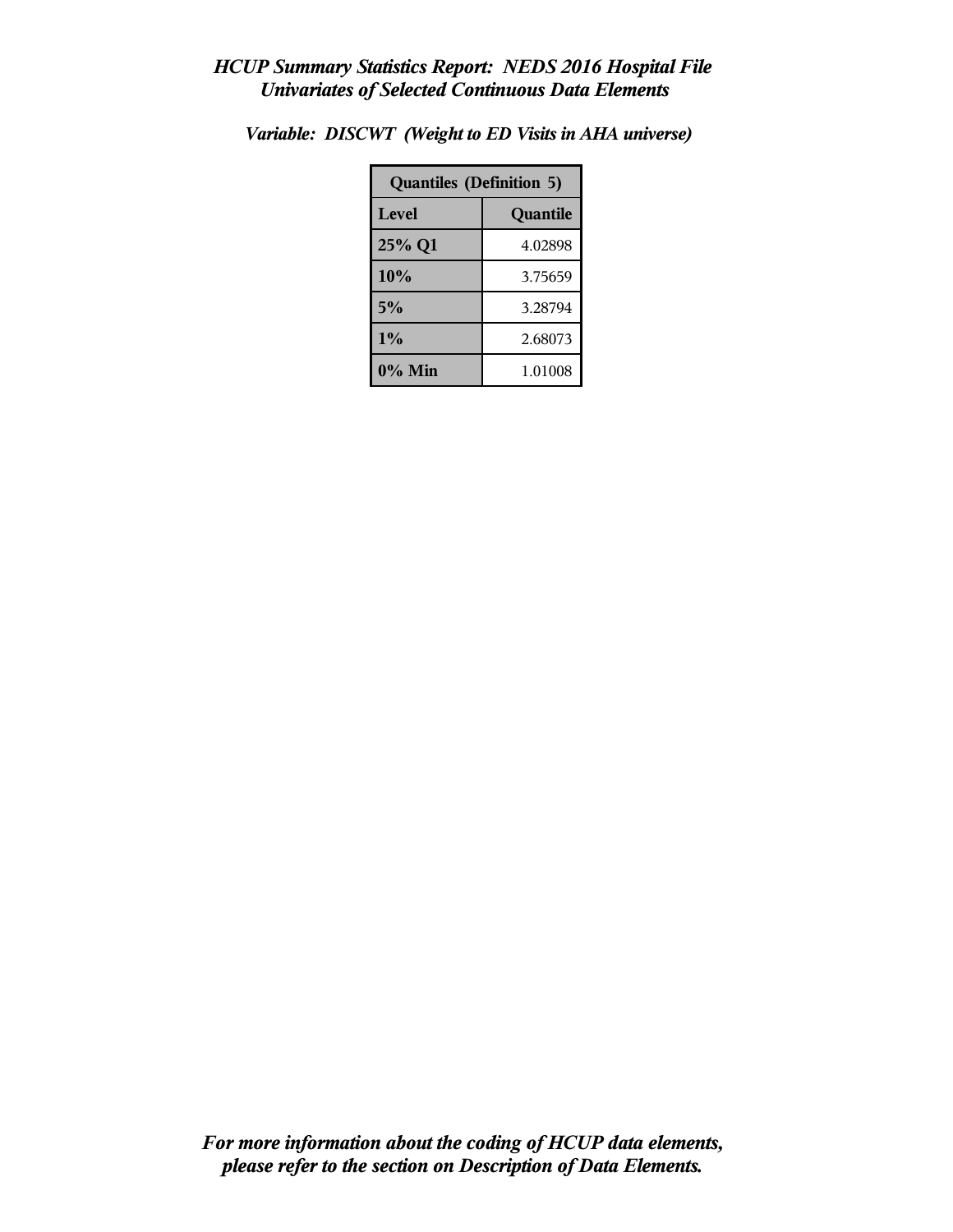| <b>Moments</b>         |             |                         |            |
|------------------------|-------------|-------------------------|------------|
| N                      | 953         | <b>Sum Weights</b>      | 953        |
| <b>Mean</b>            | 4.77649528  | <b>Sum Observations</b> | 4552       |
| <b>Std Deviation</b>   | 0.41787125  | <b>Variance</b>         | 0.17461638 |
| <b>Skewness</b>        | $-5.530148$ | <b>Kurtosis</b>         | 37.5663488 |
| <b>Uncorrected SS</b>  | 21908.8413  | <b>Corrected SS</b>     | 166.234793 |
| <b>Coeff Variation</b> | 8.74849074  | <b>Std Error Mean</b>   | 0.01353618 |

# *Variable: HOSPWT (Weight to hospitals in AHA universe)*

| <b>Basic Statistical Measures</b> |          |                            |         |
|-----------------------------------|----------|----------------------------|---------|
| Location                          |          | <b>Variability</b>         |         |
| Mean                              | 4.776495 | <b>Std Deviation</b>       | 0.41787 |
| <b>Median</b>                     | 4.869565 | <b>Variance</b>            | 0.17462 |
| Mode                              | 5.000000 | Range                      | 4.66667 |
|                                   |          | <b>Interquartile Range</b> | 0.20833 |

| Tests for Location: Mu0=0 |                             |          |                    |         |  |
|---------------------------|-----------------------------|----------|--------------------|---------|--|
| Test                      | <b>Statistic</b><br>p Value |          |                    |         |  |
| Student's t               | 352.8688                    |          | Pr >  t            | < 0.001 |  |
| <b>Sign</b>               | M                           |          | 476.5 $Pr \ge  M $ | < 0001  |  |
| <b>Signed Rank</b>        | S                           | 227290.5 | $ Pr \ge  S $      | < 0001  |  |

| <b>Quantiles (Definition 5)</b> |          |  |
|---------------------------------|----------|--|
| Level                           | Quantile |  |
| $100\%$ Max                     | 5.66667  |  |
| 99%                             | 5.00000  |  |
| 95%                             | 5.00000  |  |
| 90%<br>5.00000                  |          |  |
| 75% Q3<br>4.95833               |          |  |
| 50% Median<br>4.86957           |          |  |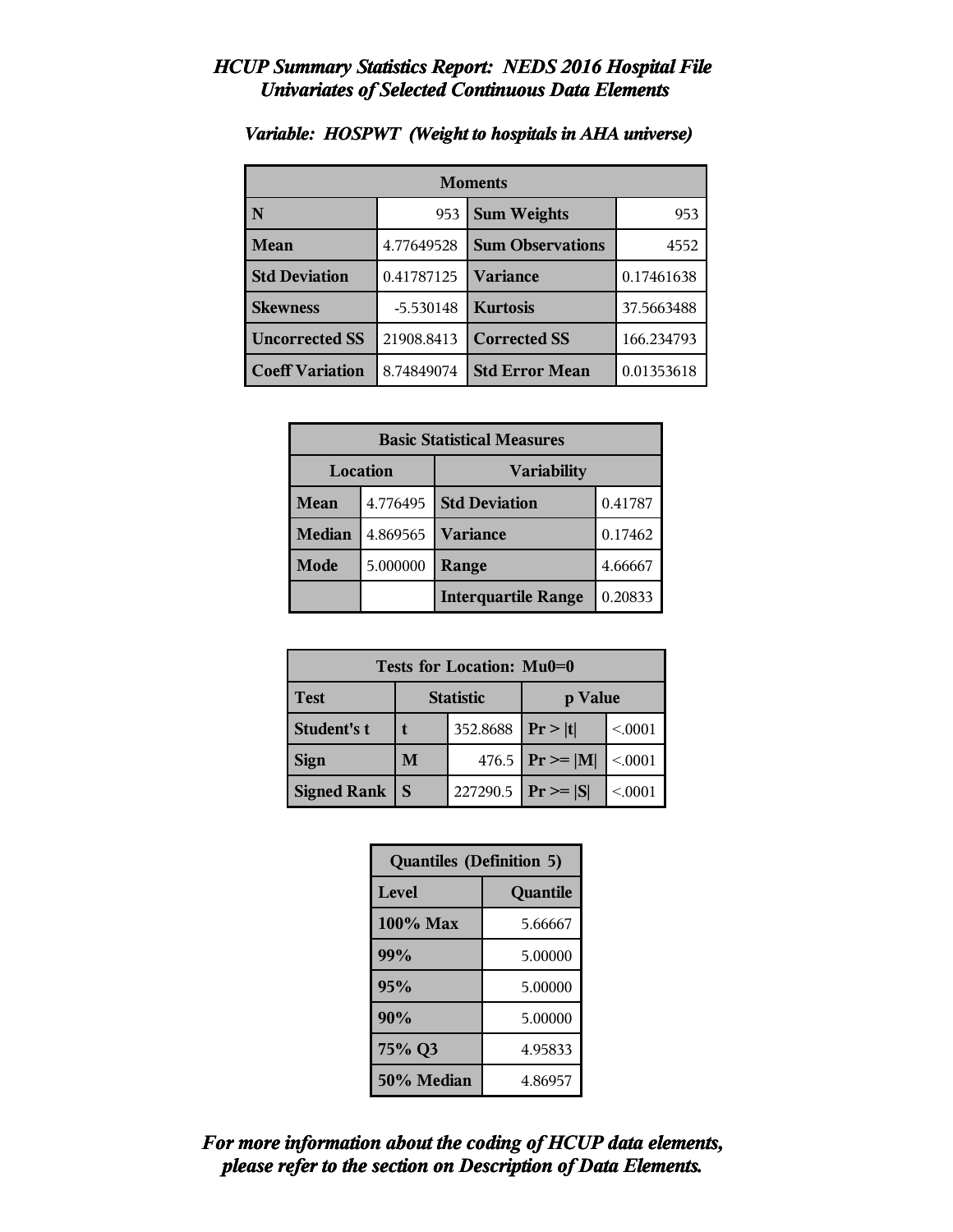| <b>Quantiles (Definition 5)</b> |          |  |
|---------------------------------|----------|--|
| Level                           | Quantile |  |
| 25% Q1                          | 4.75000  |  |
| 10%                             | 4.55556  |  |
| 5%                              | 4.33333  |  |
| $1\%$<br>2.00000                |          |  |
| $0\%$ Min                       | 1.00000  |  |

*Variable: HOSPWT (Weight to hospitals in AHA universe)*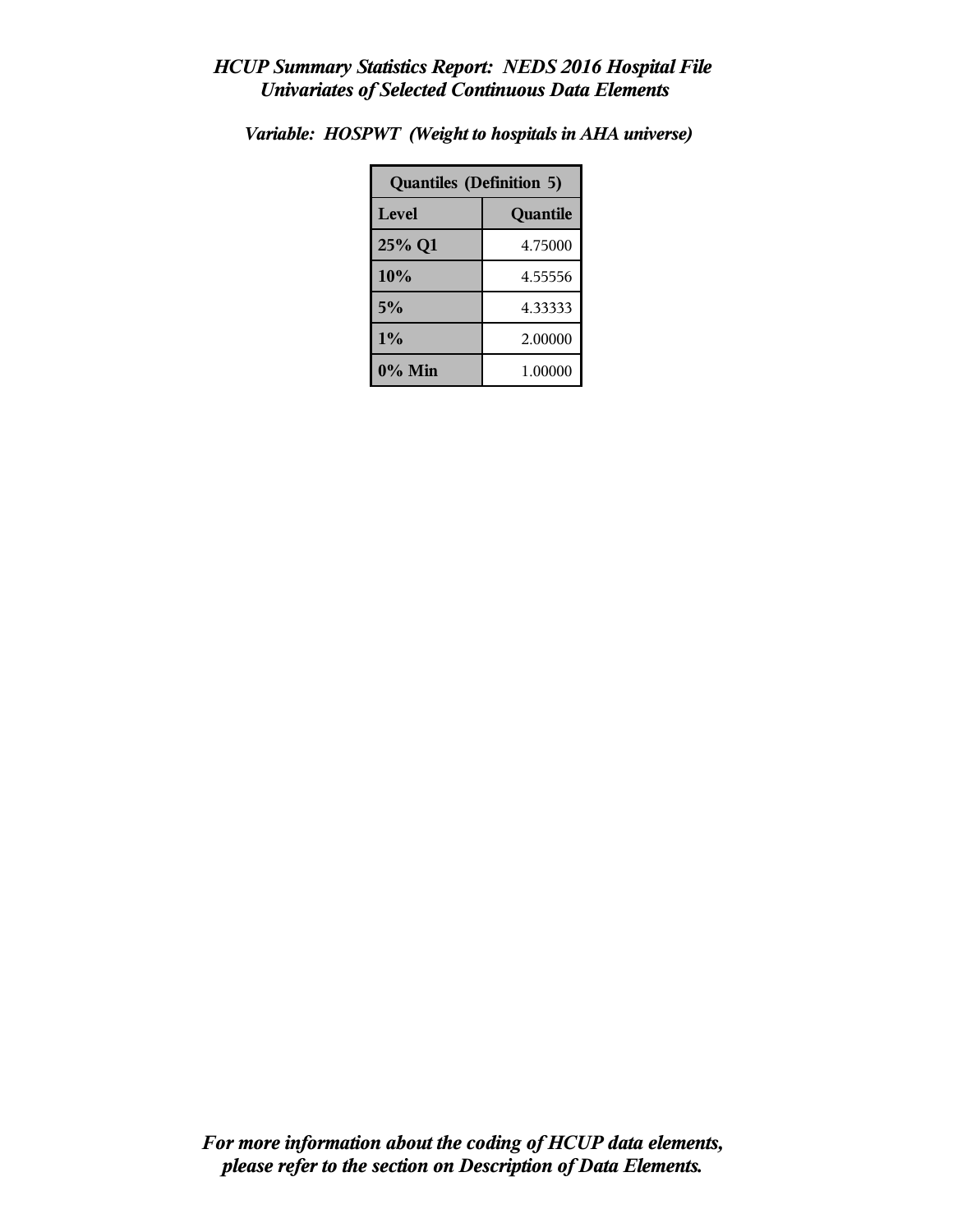| <b>Moments</b>         |            |                         |            |  |
|------------------------|------------|-------------------------|------------|--|
|                        | 953        | <b>Sum Weights</b>      | 953        |  |
| <b>Mean</b>            | 2192214.31 | <b>Sum Observations</b> | 2089180242 |  |
| <b>Std Deviation</b>   | 1771203.81 | Variance                | 3.13716E12 |  |
| <b>Skewness</b>        | 1.77644808 | <b>Kurtosis</b>         | 3.27798348 |  |
| <b>Uncorrected SS</b>  | 7.56651E15 | <b>Corrected SS</b>     | 2.98658E15 |  |
| <b>Coeff Variation</b> | 80.7951939 | <b>Std Error Mean</b>   | 57374.9192 |  |

## *Variable: N\_DISC\_U (Number of AHA universe ED visits in NEDS\_STRATUM)*

| <b>Basic Statistical Measures</b> |         |                                 |            |  |
|-----------------------------------|---------|---------------------------------|------------|--|
| Location<br><b>Variability</b>    |         |                                 |            |  |
| Mean                              | 2192214 | <b>Std Deviation</b><br>1771204 |            |  |
| <b>Median</b>                     | 1794645 | <b>Variance</b>                 | 3.13716E12 |  |
| Mode                              | 1369090 | Range                           | 8106390    |  |
|                                   |         | <b>Interquartile Range</b>      | 1750668    |  |

| Tests for Location: Mu0=0 |                             |          |                    |         |  |
|---------------------------|-----------------------------|----------|--------------------|---------|--|
| Test                      | <b>Statistic</b><br>p Value |          |                    |         |  |
| Student's t               |                             | 38.20858 | Pr >  t            | < 0.001 |  |
| <b>Sign</b>               | M                           |          | 476.5 $Pr \ge  M $ | < 0.001 |  |
| <b>Signed Rank</b>        | S                           | 227290.5 | $Pr \geq  S $      | < 0.001 |  |

| <b>Quantiles (Definition 5)</b> |          |  |
|---------------------------------|----------|--|
| Level                           | Quantile |  |
| $100\%$ Max<br>8210299          |          |  |
| 99%                             | 8210299  |  |
| 95%                             | 7099086  |  |
| 90%                             | 3883970  |  |
| 75% Q3<br>2707929               |          |  |
| 50% Median<br>1794645           |          |  |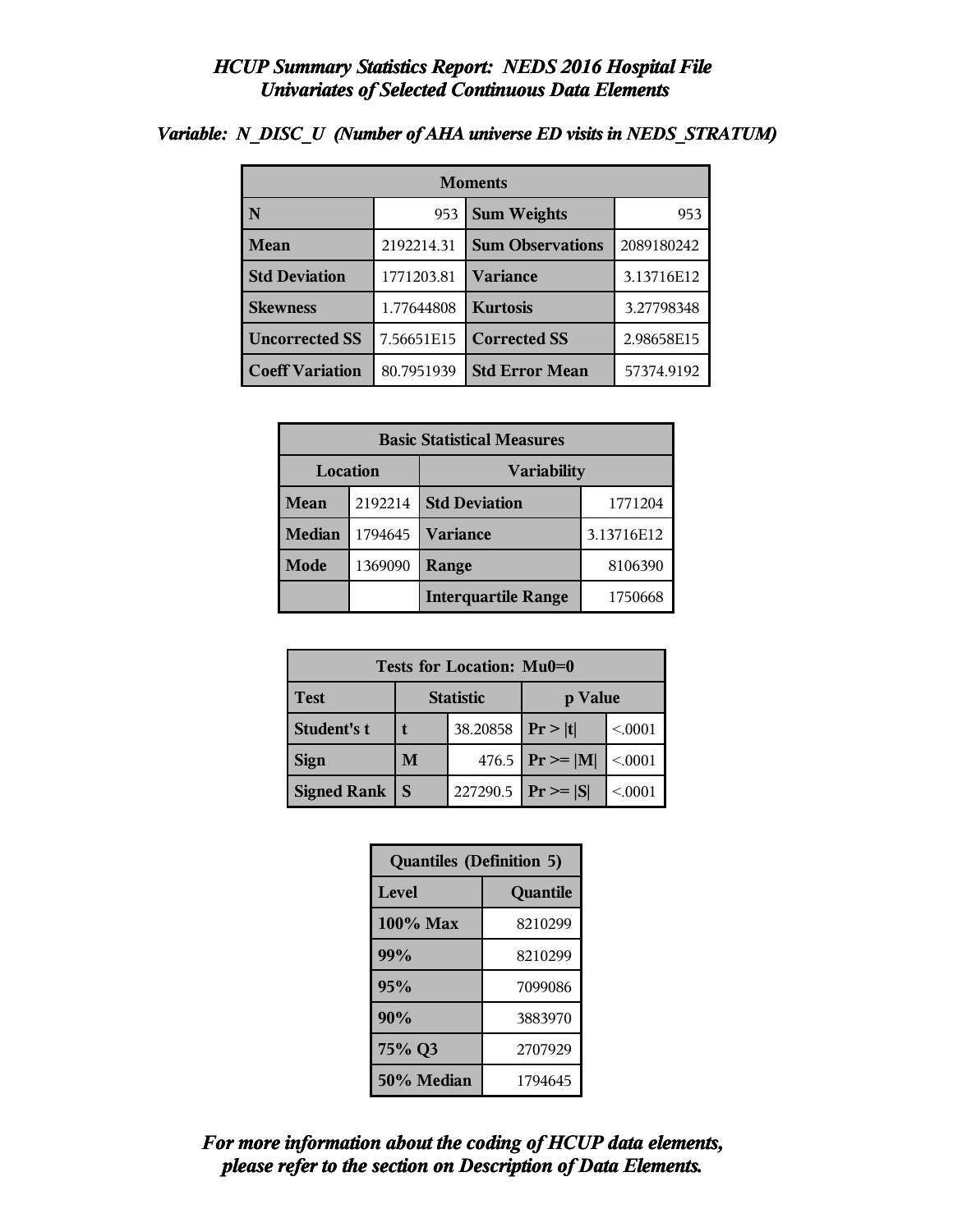*Variable: N\_DISC\_U (Number of AHA universe ED visits in NEDS\_STRATUM)*

| <b>Quantiles (Definition 5)</b> |          |  |  |  |
|---------------------------------|----------|--|--|--|
| Level                           | Quantile |  |  |  |
| 25% Q1                          | 957261   |  |  |  |
| 10%                             | 628802   |  |  |  |
| 5%                              | 329914   |  |  |  |
| 1%<br>178871                    |          |  |  |  |
| $0\%$ Min<br>103909             |          |  |  |  |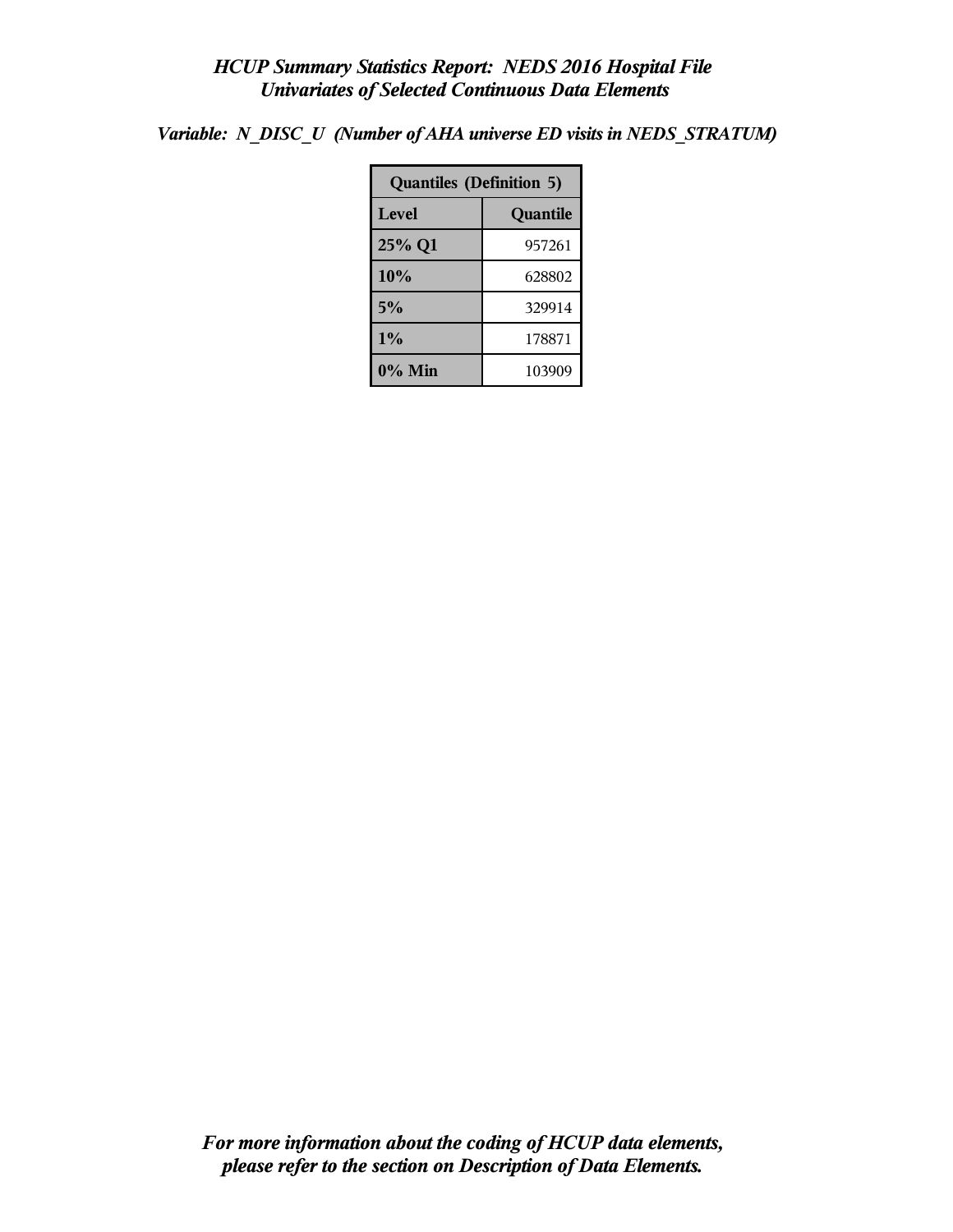| <b>Moments</b>         |            |                         |            |
|------------------------|------------|-------------------------|------------|
| N                      | 953        | <b>Sum Weights</b>      | 953        |
| <b>Mean</b>            | 94.5362015 | <b>Sum Observations</b> | 90093      |
| <b>Std Deviation</b>   | 63.7111144 | <b>Variance</b>         | 4059.10609 |
| <b>Skewness</b>        | 0.81977562 | <b>Kurtosis</b>         | 0.0916356  |
| <b>Uncorrected SS</b>  | 12381319   | <b>Corrected SS</b>     | 3864269    |
| <b>Coeff Variation</b> | 67.3933513 | <b>Std Error Mean</b>   | 2.06380543 |

## *Variable: N\_HOSP\_U (Number of AHA universe hospitals in NEDS\_STRATUM)*

| <b>Basic Statistical Measures</b> |          |                            |           |
|-----------------------------------|----------|----------------------------|-----------|
| Location<br><b>Variability</b>    |          |                            |           |
| Mean                              | 94.5362  | <b>Std Deviation</b>       | 63.71111  |
| <b>Median</b>                     | 81.0000  | <b>Variance</b>            | 4059      |
| <b>Mode</b>                       | 169.0000 | Range                      | 255.00000 |
|                                   |          | <b>Interquartile Range</b> | 98.00000  |

| Tests for Location: Mu0=0 |                             |          |                    |         |  |
|---------------------------|-----------------------------|----------|--------------------|---------|--|
| <b>Test</b>               | <b>Statistic</b><br>p Value |          |                    |         |  |
| Student's t               |                             | 45.80674 | Pr> t              | < 0.001 |  |
| <b>Sign</b>               | M                           |          | 476.5 $Pr \ge  M $ | < .0001 |  |
| <b>Signed Rank</b>        | S                           | 227290.5 | $ Pr \ge =  S $    | < 0001  |  |

| <b>Quantiles (Definition 5)</b> |          |  |
|---------------------------------|----------|--|
| Level                           | Quantile |  |
| $100\%$ Max                     | 257      |  |
| 99%                             | 257      |  |
| 95%                             | 257      |  |
| 90%                             | 169      |  |
| 75% Q3                          | 139      |  |
| 50% Median                      | 81       |  |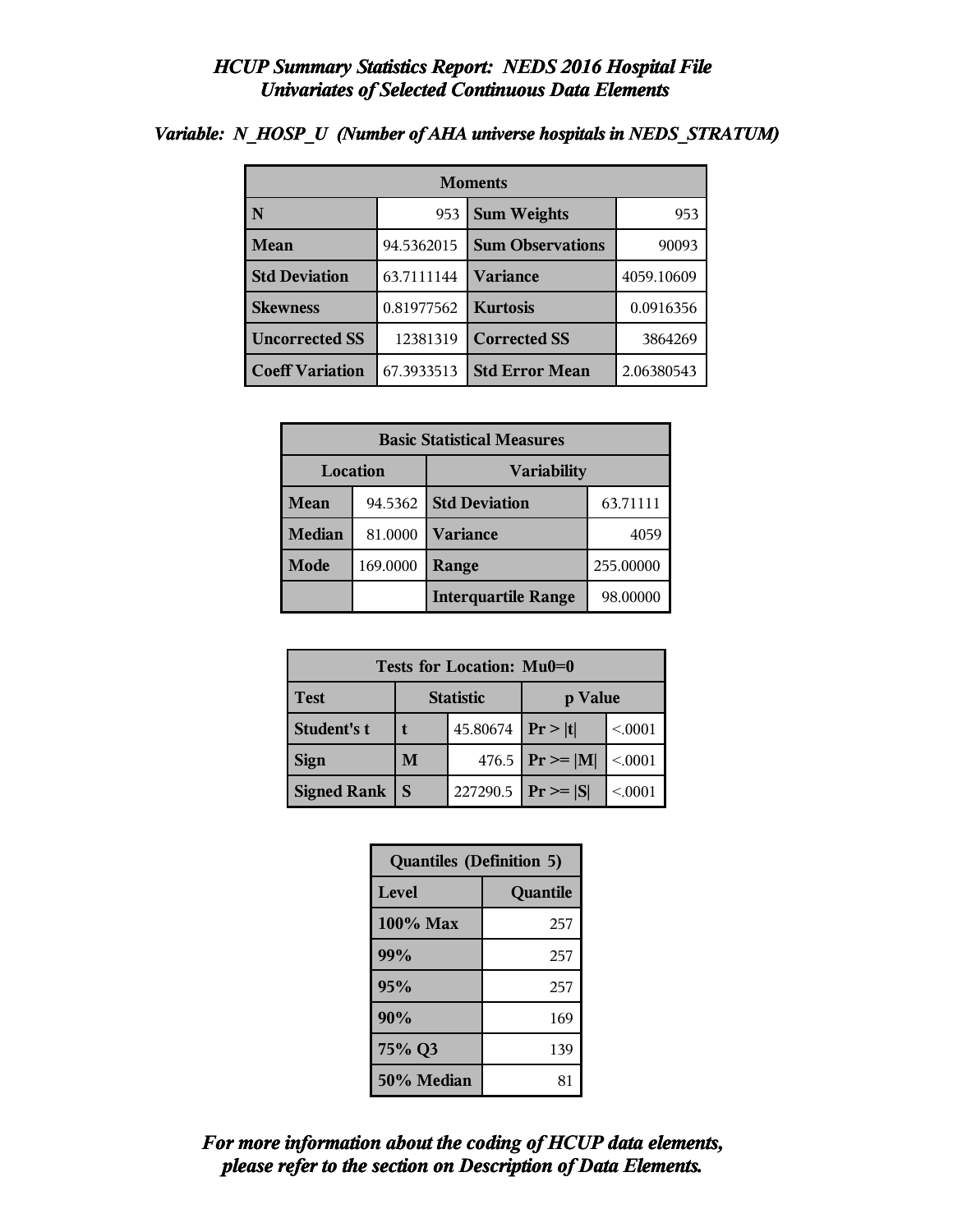*Variable: N\_HOSP\_U (Number of AHA universe hospitals in NEDS\_STRATUM)*

| <b>Quantiles (Definition 5)</b> |          |  |
|---------------------------------|----------|--|
| Level                           | Quantile |  |
| 25% Q1                          | 41       |  |
| 10%                             | 25       |  |
| 5%                              | 17       |  |
| 1%<br>4                         |          |  |
| $0\%$ Min                       | 2        |  |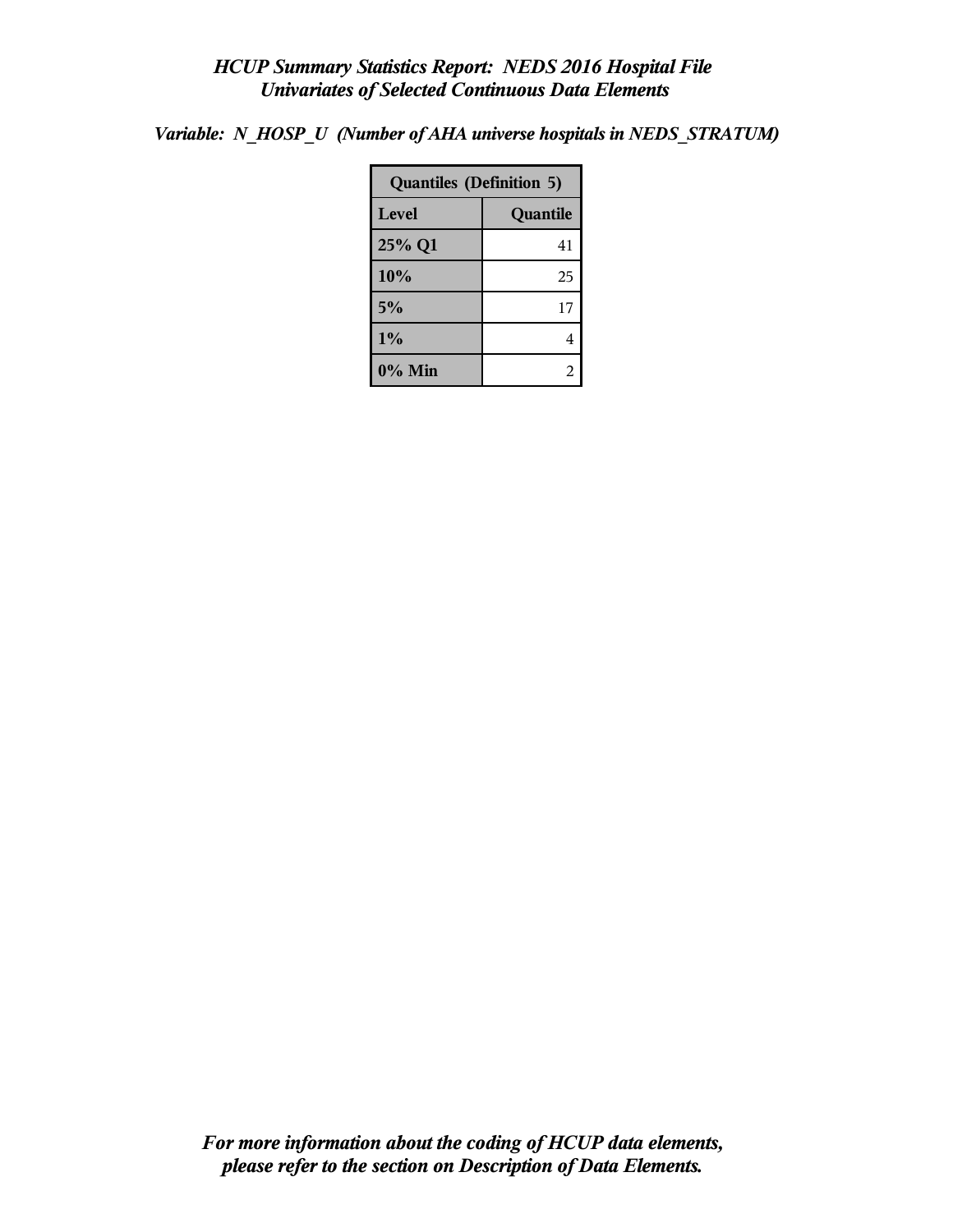| <b>Moments</b>         |            |                         |            |  |
|------------------------|------------|-------------------------|------------|--|
| N                      | 953        | <b>Sum Weights</b>      |            |  |
| Mean                   | 482084.164 | <b>Sum Observations</b> | 459426208  |  |
| <b>Std Deviation</b>   | 423515.791 | Variance                | 1.79366E11 |  |
| <b>Skewness</b>        | 2.10884341 | <b>Kurtosis</b>         | 5.45434967 |  |
| <b>Uncorrected SS</b>  | 3.92238E14 | <b>Corrected SS</b>     | 1.70756E14 |  |
| <b>Coeff Variation</b> | 87.8510067 | <b>Std Error Mean</b>   | 13719.0221 |  |

## *Variable: S\_DISC\_U (Number of sample discharges in NEDS\_STRATUM)*

| <b>Basic Statistical Measures</b> |          |                            |            |  |  |
|-----------------------------------|----------|----------------------------|------------|--|--|
| Location<br><b>Variability</b>    |          |                            |            |  |  |
| <b>Mean</b>                       | 482084.2 | <b>Std Deviation</b>       | 423516     |  |  |
| Median                            | 399900.0 | Variance                   | 1.79366E11 |  |  |
| Mode                              | 218848.0 | Range                      | 2131305    |  |  |
|                                   |          | <b>Interquartile Range</b> | 446799     |  |  |

| Tests for Location: Mu0=0 |                             |          |                    |         |  |  |
|---------------------------|-----------------------------|----------|--------------------|---------|--|--|
| <b>Test</b>               | <b>Statistic</b><br>p Value |          |                    |         |  |  |
| <b>Student's t</b>        | t                           | 35.13983 | Pr >  t            | < 0.001 |  |  |
| <b>Sign</b>               | M                           |          | 476.5 $Pr \ge  M $ | < 0.001 |  |  |
| <b>Signed Rank</b><br>S   |                             | 227290.5 | $ Pr \ge  S $      | < 0001  |  |  |

| <b>Quantiles (Definition 5)</b> |          |  |  |
|---------------------------------|----------|--|--|
| <b>Level</b>                    | Quantile |  |  |
| 100% Max                        | 2142322  |  |  |
| 99%                             | 2142322  |  |  |
| 95%                             | 1326263  |  |  |
| 90%                             | 950111   |  |  |
| 75% Q3<br>653500                |          |  |  |
| 50% Median                      | 399900   |  |  |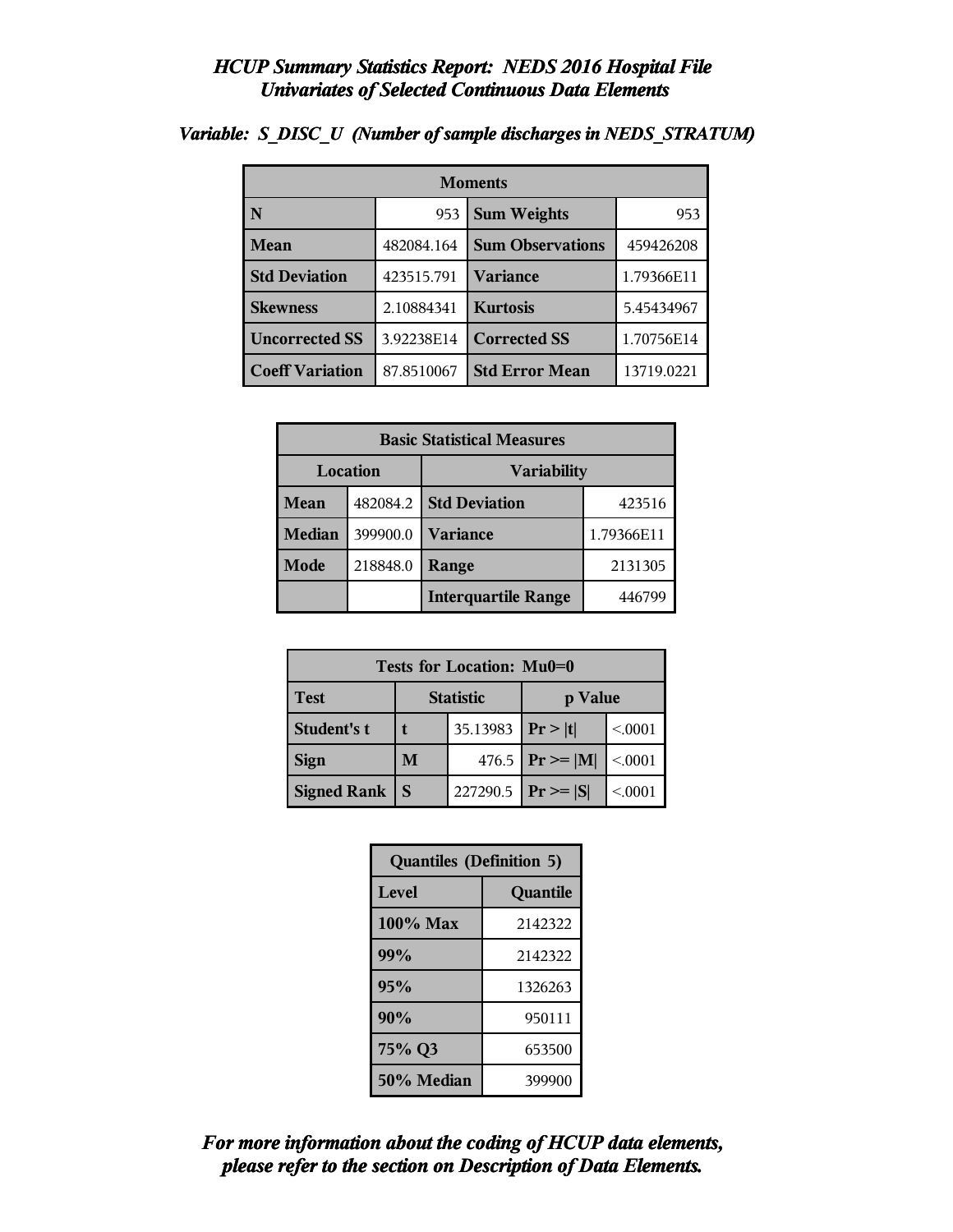| <b>Quantiles (Definition 5)</b> |          |  |  |
|---------------------------------|----------|--|--|
| Level                           | Quantile |  |  |
| 25% Q1                          | 206701   |  |  |
| 10%                             | 122242   |  |  |
| 5%                              | 80013    |  |  |
| 1%                              | 51936    |  |  |
| 0% Min                          | 11017    |  |  |

*Variable: S\_DISC\_U (Number of sample discharges in NEDS\_STRATUM)*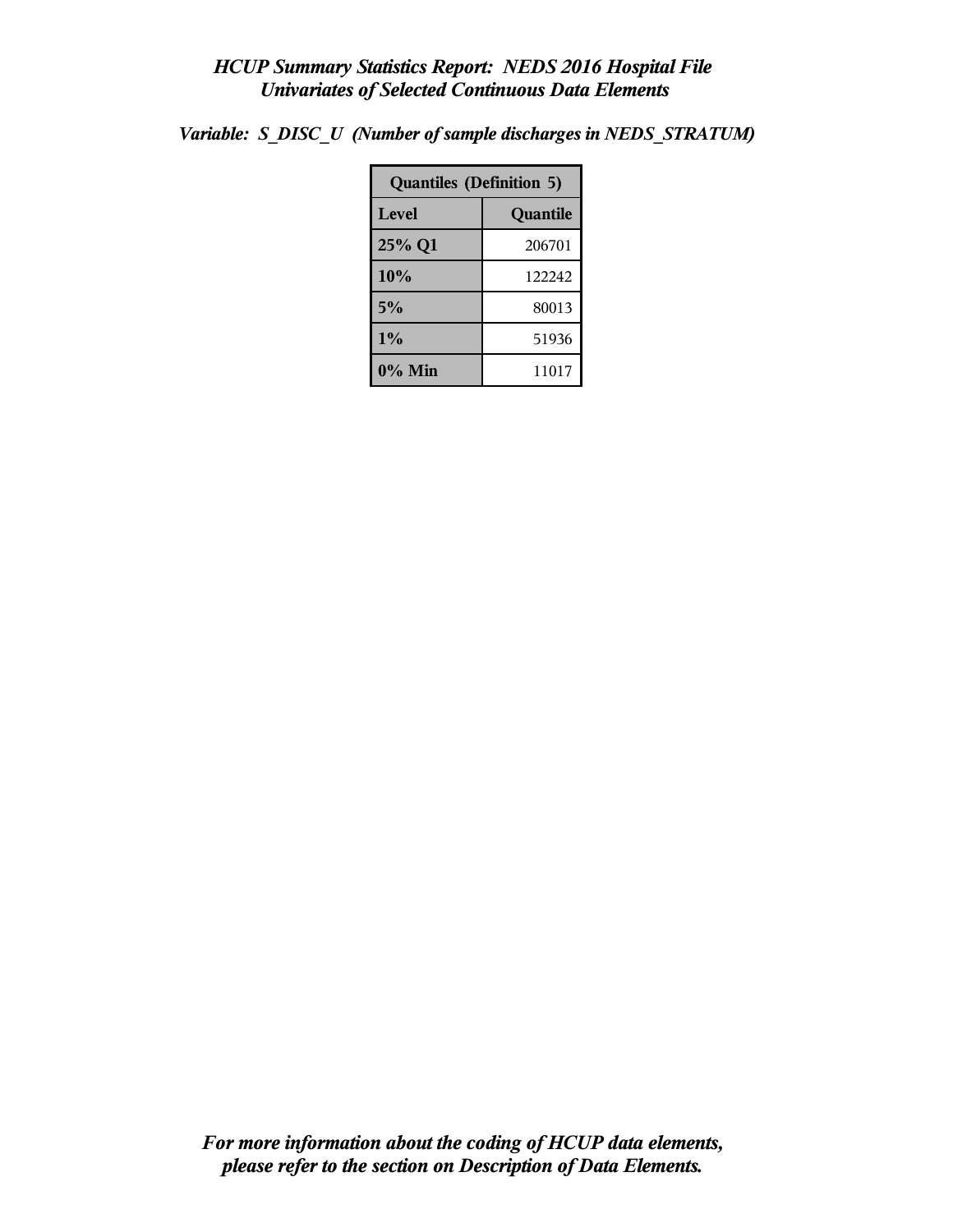| <b>Moments</b>                     |            |                         |            |  |
|------------------------------------|------------|-------------------------|------------|--|
| N                                  | 953        | <b>Sum Weights</b>      | 953        |  |
| Mean                               | 19.363064  | <b>Sum Observations</b> | 18453      |  |
| <b>Std Deviation</b><br>12.7473996 |            | Variance                | 162.496197 |  |
| <b>Skewness</b>                    | 0.82898198 | <b>Kurtosis</b>         | 0.12453102 |  |
| <b>Uncorrected SS</b><br>512003    |            | <b>Corrected SS</b>     | 154696.38  |  |
| <b>Coeff Variation</b>             | 65.8335872 | <b>Std Error Mean</b>   | 0.41292878 |  |

### *Variable: S\_HOSP\_U (Number of sample hospitals in NEDS\_STRATUM)*

| <b>Basic Statistical Measures</b> |          |                            |           |  |
|-----------------------------------|----------|----------------------------|-----------|--|
| Location<br><b>Variability</b>    |          |                            |           |  |
| Mean                              | 19.36306 | <b>Std Deviation</b>       | 12.74740  |  |
| <b>Median</b>                     | 17.00000 | <b>Variance</b>            | 162.49620 |  |
| Mode                              | 34.00000 | Range                      | 50.00000  |  |
|                                   |          | <b>Interquartile Range</b> | 19.00000  |  |

| Tests for Location: Mu0=0 |                             |                       |                     |         |  |  |
|---------------------------|-----------------------------|-----------------------|---------------------|---------|--|--|
| <b>Test</b>               | <b>Statistic</b><br>p Value |                       |                     |         |  |  |
| Student's t               |                             | 46.89202   $Pr >  t $ |                     | < 0.001 |  |  |
| <b>Sign</b>               | M                           |                       | 476.5 $ Pr \ge  M $ | < .0001 |  |  |
| <b>Signed Rank</b><br>S   |                             | 227290.5              | $Pr \geq  S $       | < 0001  |  |  |

| <b>Quantiles (Definition 5)</b> |          |  |  |  |
|---------------------------------|----------|--|--|--|
| Level                           | Quantile |  |  |  |
| 100% Max                        | 52       |  |  |  |
| 99%                             | 52       |  |  |  |
| 95%                             | 52       |  |  |  |
| 90%                             | 34       |  |  |  |
| 75% Q3                          | 28       |  |  |  |
| 50% Median                      | 17       |  |  |  |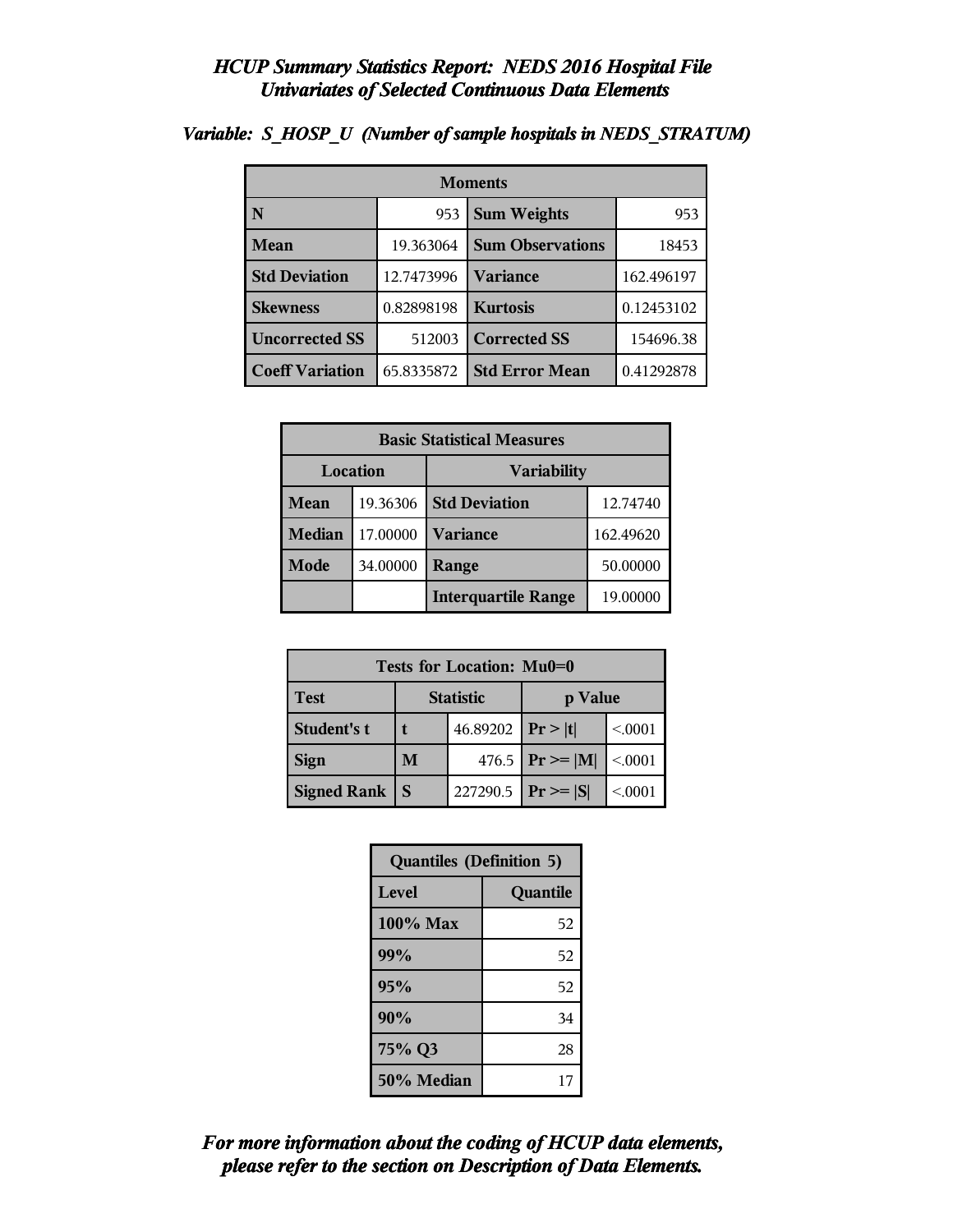| <b>Quantiles (Definition 5)</b> |          |  |
|---------------------------------|----------|--|
| Level                           | Quantile |  |
| 25% Q1                          | g        |  |
| 10%                             | 5        |  |
| 5%                              | 3        |  |
| $1\%$                           | 2        |  |
| $0\%$ Min                       | 2        |  |

*Variable: S\_HOSP\_U (Number of sample hospitals in NEDS\_STRATUM)*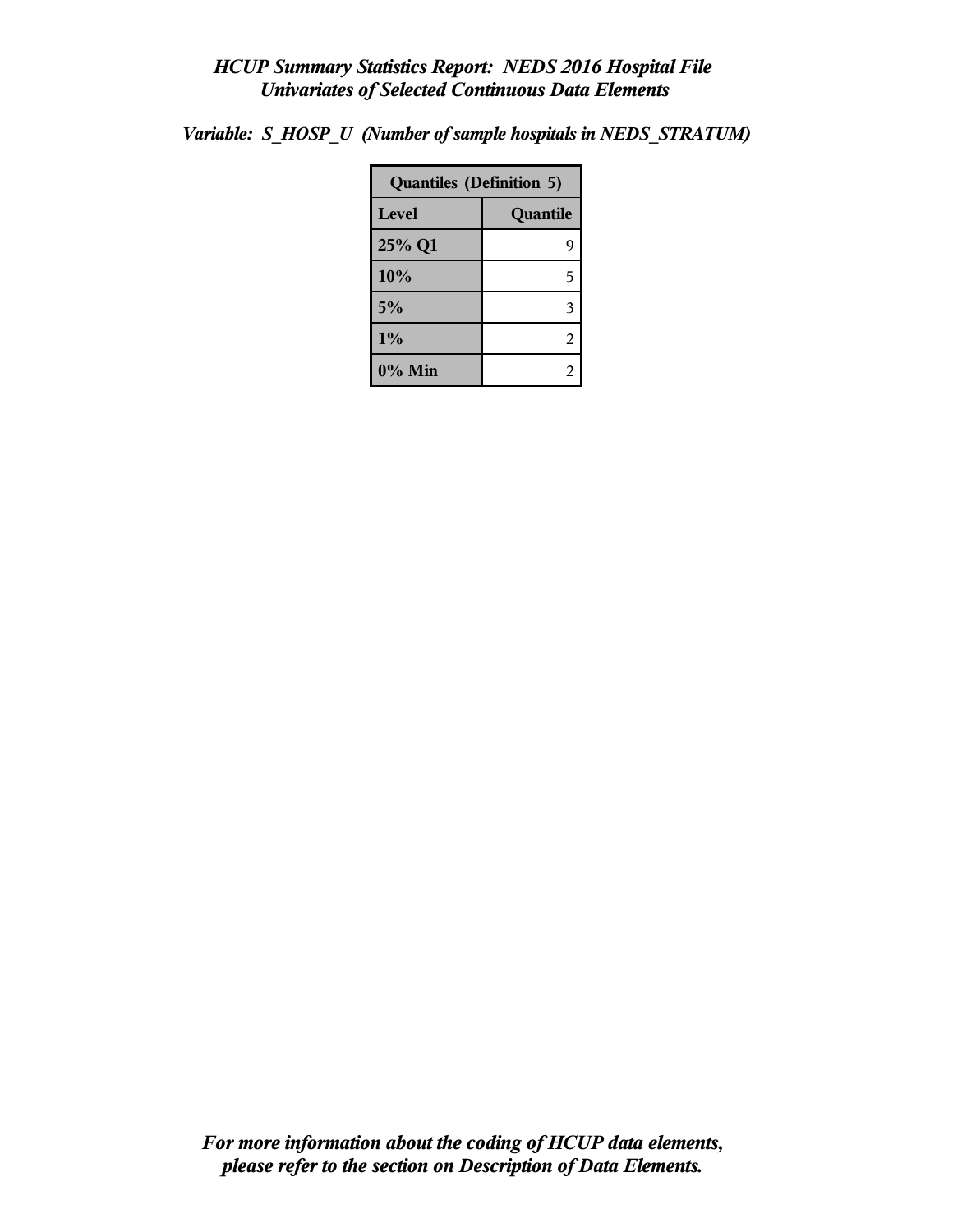| <b>Moments</b>                      |            |                         |            |  |  |
|-------------------------------------|------------|-------------------------|------------|--|--|
| N                                   | 953        | <b>Sum Weights</b>      | 953        |  |  |
| <b>Mean</b>                         | 34291.9538 | <b>Sum Observations</b> | 32680232   |  |  |
| <b>Std Deviation</b><br>40207.9385  |            | Variance                | 1616678318 |  |  |
| <b>Skewness</b>                     | 4.18722994 | <b>Kurtosis</b>         | 39.3376438 |  |  |
| <b>Uncorrected SS</b><br>2.65975E12 |            | <b>Corrected SS</b>     | 1.53908E12 |  |  |
| <b>Coeff Variation</b>              | 117.251816 | <b>Std Error Mean</b>   | 1302.46289 |  |  |

*Variable: TOTAL\_EDVisits (Total number of ED visits from this hospital in the NEDS)*

| <b>Basic Statistical Measures</b> |          |                            |            |  |  |
|-----------------------------------|----------|----------------------------|------------|--|--|
| Location<br><b>Variability</b>    |          |                            |            |  |  |
| Mean                              | 34291.95 | <b>Std Deviation</b>       | 40208      |  |  |
| <b>Median</b>                     | 23224.00 | <b>Variance</b>            | 1616678318 |  |  |
| <b>Mode</b>                       | 426.00   | Range                      | 574831     |  |  |
|                                   |          | <b>Interquartile Range</b> | 40020      |  |  |

*Note: The mode displayed is the smallest of 11 modes with a count of 2.*

| Tests for Location: Mu0=0 |                             |  |                         |         |  |  |
|---------------------------|-----------------------------|--|-------------------------|---------|--|--|
| <b>Test</b>               | <b>Statistic</b><br>p Value |  |                         |         |  |  |
| Student's t               | 26.32855   $Pr >  t $       |  |                         | < 0.001 |  |  |
| <b>Sign</b>               | M                           |  | 476.5 $ Pr \ge  M $     | < 0.001 |  |  |
| Signed Rank               | <sub>S</sub>                |  | 227290.5   $Pr \ge  S $ | < .0001 |  |  |

| <b>Quantiles (Definition 5)</b> |          |
|---------------------------------|----------|
| Level                           | Quantile |
| $100\%$ Max                     | 574836   |
| 99%                             | 162647   |
| 95%                             | 105845   |
| 90%                             | 79339    |
| 75% Q3                          | 47436    |